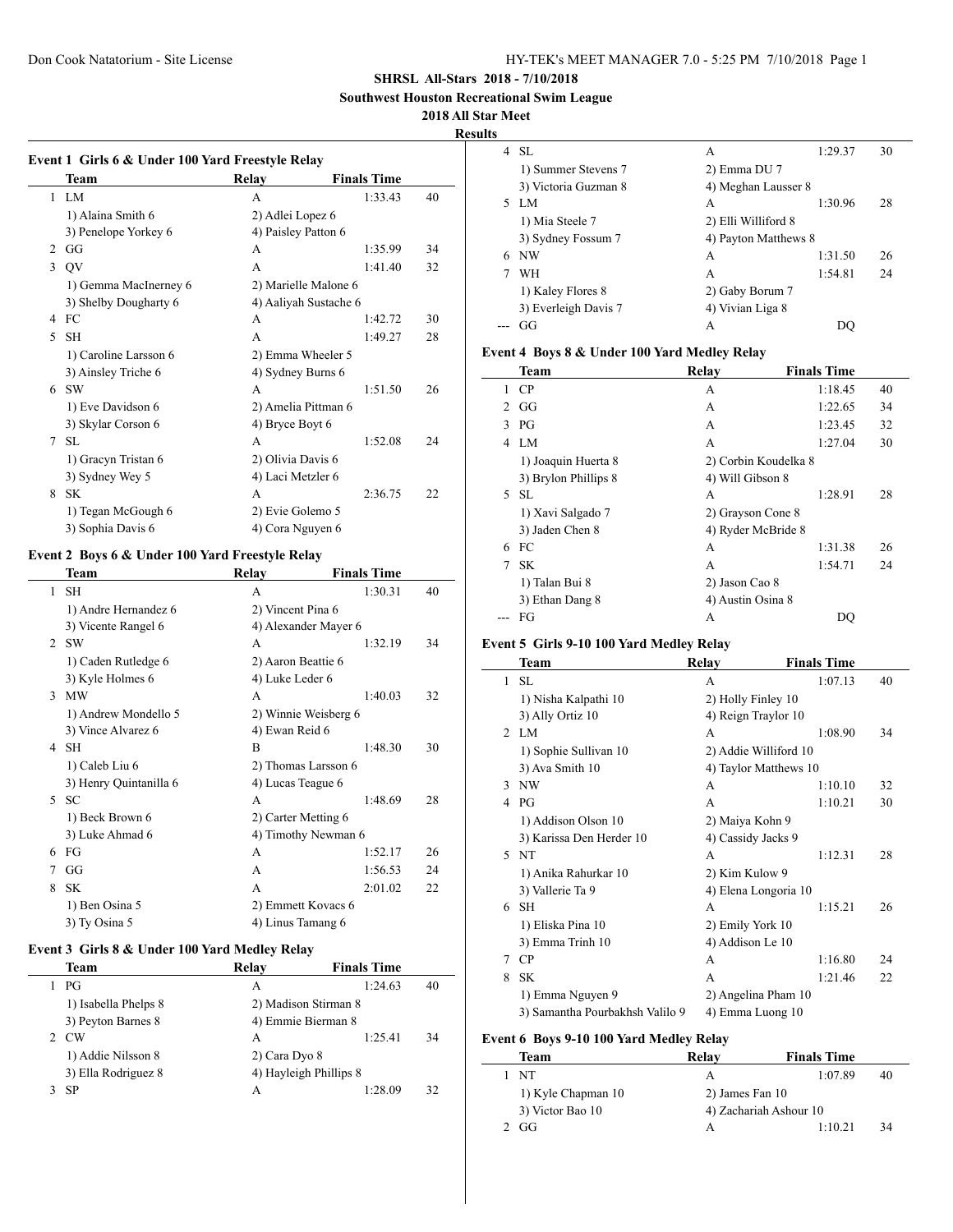**Southwest Houston Recreational Swim League**

#### **2018 All Star Meet**

 $\frac{1}{2}$ 

**Results**

|   | (Event 6 Boys 9-10 100 Yard Medley Relay) |                      |                         |    |  |  |
|---|-------------------------------------------|----------------------|-------------------------|----|--|--|
|   | Team                                      | Relay                | <b>Finals Time</b>      |    |  |  |
|   | 3 LM                                      | A                    | 1:12.25                 | 32 |  |  |
|   | 1) Reece Yarrish 10                       | 2) Trace Holster 10  |                         |    |  |  |
|   | 3) Rhett Koudelka 10                      |                      | 4) Evan Keshavarzi 10   |    |  |  |
| 4 | CW                                        | A                    | 1:12.97                 | 30 |  |  |
|   | 1) Tyler Thurman 9                        |                      | 2) Zachariah Trainer 10 |    |  |  |
|   | 3) Cade Nilsson 10                        | 4) Tanner Maxson 9   |                         |    |  |  |
| 5 | - FC                                      | A                    | 1:17.27                 | 28 |  |  |
| 6 | <b>CP</b>                                 | A                    | 1:17.42                 | 26 |  |  |
| 7 | SK.                                       | B                    | 1:18.17                 | 24 |  |  |
|   | 1) Devin De la Cruz 10                    | 2) Walter Bowling 10 |                         |    |  |  |
|   | 3) Noah Kalivoda 9                        | 4) Isaac Anava 9     |                         |    |  |  |
| 8 | ME                                        | А                    | 1:20.34                 | 22 |  |  |

## **Event 7 Girls 11-12 100 Yard Medley Relay**

|               | Team                    |       | <b>Relay</b>              | <b>Finals Time</b>           |    |
|---------------|-------------------------|-------|---------------------------|------------------------------|----|
| 1             | GG                      |       | A                         | 1:00.69                      | 40 |
|               | 32.97                   | 27.72 |                           |                              |    |
| 2             | SL                      |       | A                         | 1:01.87                      | 34 |
|               | 1) Haley Finley 11      |       | 2) Laura Lopez 12         |                              |    |
|               | 3) Katia Hernandez 11   |       |                           | 4) Rayann Wagner-Morovitz 12 |    |
|               | 32.66                   | 29.21 |                           |                              |    |
| $\mathcal{E}$ | <b>NT</b>               |       | A                         | 1:02.21                      | 32 |
|               | 1) Hayley Moffett 12    |       | 2) Chloe Le 12            |                              |    |
|               | 3) Bailey Blackburn 11  |       | 4) Addie Blackburn 11     |                              |    |
|               | 32.75                   | 29.46 |                           |                              |    |
| 4             | <b>SC</b>               |       | A                         | 1:03.76                      | 30 |
|               | 1) Sofey Morales 12     |       | 2) Chloe Staub 12         |                              |    |
|               | 3) Caitlin Herring 12   |       | 4) Vien Hoang 12          |                              |    |
|               | 35.95                   | 27.81 |                           |                              |    |
| 5             | LM.                     |       | A                         | 1:05.08                      | 28 |
|               | 1) Olivia Yorkey 12     |       | 2) Emma Kappes 11         |                              |    |
|               | 3) Niya Holster 12      |       | 4) Clara McKee 12         |                              |    |
|               | 37.40                   | 27.68 |                           |                              |    |
| 6             | <b>SP</b>               |       | A                         | 1:07.22                      | 26 |
| 7             | <b>MW</b>               |       | A                         | 1:07.33                      | 24 |
|               | 1) Layla Campbell 12    |       | 2) Amelia Hall 11         |                              |    |
|               | 3) Jazz Lin 11          |       | 4) Allie VanDenBossche 12 |                              |    |
|               | 38.29                   | 29.04 |                           |                              |    |
| 8             | <b>SK</b>               |       | A                         | 1:09.00                      | 22 |
|               | 1) Isabelle Lavoie 12   |       | 2) mai Nguyen 12          |                              |    |
|               | 3) Katherine Barkley 12 |       | 4) Kaitlin Quada 11       |                              |    |
|               | 36.14                   | 32.86 |                           |                              |    |

## **Event 8 Boys 11-12 100 Yard Medley Relay**

|   | Team                |       | Relay               | <b>Finals Time</b> |    |
|---|---------------------|-------|---------------------|--------------------|----|
| 1 | NT                  |       | А                   | 59.94              | 40 |
|   | 1) George Fan 12    |       | 2) Alex Tran 12     |                    |    |
|   | 3) Vincent Ta 12    |       | 4) Andrew Ta 11     |                    |    |
|   | 33.75               | 26.19 |                     |                    |    |
|   | 2 LO                |       | А                   | 1:01.32            | 34 |
|   | 1) Kelvin Nguyen 12 |       |                     |                    |    |
|   | 3) Luke Stratton 12 |       | 4) Jake Stratton 12 |                    |    |
|   | 34.67               | 26.65 |                     |                    |    |
| 3 | GG                  |       | А                   | 1:01.47            | 32 |
|   | 33.37               | 28.10 |                     |                    |    |

|   | 4 SL                        |       | А                         | 1:03.03 | 30 |
|---|-----------------------------|-------|---------------------------|---------|----|
|   | 1) Tivon Chen 11            |       | 2) Ben Chau 11            |         |    |
|   | 3) Sam Ang 12               |       | 4) Ethan Dang 11          |         |    |
|   | 36.25                       | 26.78 |                           |         |    |
|   | 5 AV                        |       | A                         | 1:03.45 | 28 |
|   | 1) Victor Maldonado 12      |       | 2) Jason Chacon 12        |         |    |
|   | 3) Justin Chacon 11         |       | 4) Marcos Arzate 12       |         |    |
|   | 36.75                       | 26.70 |                           |         |    |
| 6 | FG                          |       | A                         | 1:04.58 | 26 |
|   | 36.81                       | 27.77 |                           |         |    |
| 7 | LM.                         |       | A                         | 1:04.98 | 24 |
|   | 1) Cade Doherty 11          |       | 2) Andrew Porter 11       |         |    |
|   | 3) Thomas Sassen 11         |       | 4) Ian Tucker 12          |         |    |
|   | 34.82                       | 30.16 |                           |         |    |
| 8 | TR                          |       | A                         | 1:14.80 | 22 |
|   | 1) Trelyn (Tr146) Haynes 12 |       | 2) Bryan (Tr260) Mejia 12 |         |    |
|   | 3) Jalen Byrd 11            |       | 4) Mason Williams 12      |         |    |
|   | 43.57                       | 31.23 |                           |         |    |

## **Event 9 Girls 13-14 100 Yard Medley Relay**

|   | Team                   |       | Relay                     | <b>Finals Time</b> |    |
|---|------------------------|-------|---------------------------|--------------------|----|
| 1 | GG                     |       | A                         | 56.54              | 40 |
|   | 30.58                  | 25.96 |                           |                    |    |
| 2 | -SC                    |       | A                         | 59.43              | 34 |
|   | 1) Courtney Goolsby 13 |       | 2) Pressly Witham 14      |                    |    |
|   | 3) Super Mad Pozzi 14  |       | 4) Gaby Smith 13          |                    |    |
|   | 31.88                  | 27.55 |                           |                    |    |
| 3 | SL.                    |       | A                         | 59.82              | 32 |
|   | 1) Delaney Armiger 14  |       | 2) Mae-Lynn Law 13        |                    |    |
|   | 3) Ashlyn Meeks 13     |       | 4) Skylar Bergen 14       |                    |    |
|   | 33.14                  | 26.68 |                           |                    |    |
| 4 | AV                     |       | A                         | 1:01.79            | 30 |
|   | 1) Alee Blatner 13     |       | 2) Maddie Sloan Kinane 13 |                    |    |
|   | 3) Sidney Nguyen 13    |       | 4) Ivy Yeung 14           |                    |    |
|   | 34.00                  | 27.79 |                           |                    |    |
| 5 | <b>CW</b>              |       | A                         | 1:02.32            | 28 |
|   | 1) Emilee McCoy 14     |       | 2) Anabela Bravo 13       |                    |    |
|   | 3) Noelle Ledman 13    |       | 4) Rachel Wallis 14       |                    |    |
|   | 34.10                  | 28.22 |                           |                    |    |
| 6 | <b>SH</b>              |       | A                         | 1:04.21            | 26 |
|   | 1) Emily Clark 14      |       | 2) Hannah Moore 14        |                    |    |
|   | 3) Rebecca Rock 14     |       | 4) Taylor Todd 13         |                    |    |
|   | 35.45                  | 28.76 |                           |                    |    |
| 7 | <b>WH</b>              |       | A                         | 1:08.16            | 24 |
|   | 1) Madi Harper 13      |       | 2) Ellie Arrazolo 13      |                    |    |
|   | 3) Nicole Cross 14     |       | 4) Reagan Wise 13         |                    |    |
|   | 36.18                  | 31.98 |                           |                    |    |
|   | FC                     |       | A                         | DO                 |    |
|   |                        |       |                           |                    |    |

# **Event 10 Boys 13-14 100 Yard Medley Relay**

| Team |       |       | Relay | <b>Finals Time</b> |    |
|------|-------|-------|-------|--------------------|----|
| 1 GG |       |       |       | 51.84              | 40 |
|      | 28.83 | 23.01 |       |                    |    |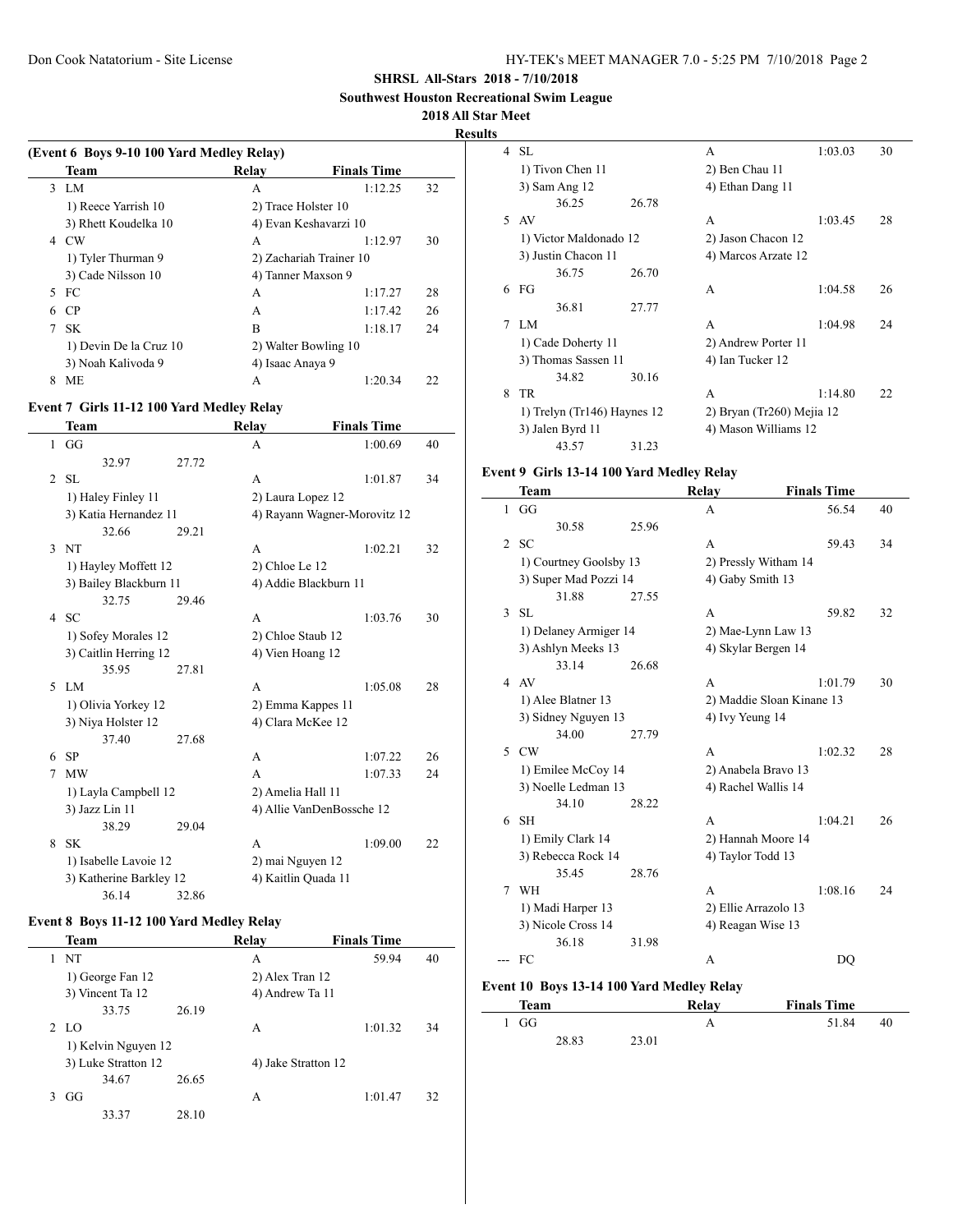**Southwest Houston Recreational Swim League**

# **2018 All Star Meet**

**Results**

 $\overline{\phantom{0}}$ 

|               | (Event 10 Boys 13-14 100 Yard Medley Relay) |       |                     |                    |    |
|---------------|---------------------------------------------|-------|---------------------|--------------------|----|
|               | <b>Team</b>                                 |       | Relay               | <b>Finals Time</b> |    |
|               | 2NT                                         |       | A                   | 54.40              | 34 |
|               | 1) Caleb Koscinski 13                       |       | 2) Alex Wang 14     |                    |    |
|               | 3) Zane Councill 14                         |       | 4) Eric Chen 13     |                    |    |
|               | 29.95                                       | 24 45 |                     |                    |    |
| $\mathcal{F}$ | -SL                                         |       | A                   | 54.86              | 32 |
|               | 1) Juan Franca 14                           |       | 2) Luke Geach 14    |                    |    |
|               | 3) Conner Setera 14                         |       | 4) Diego Lopez 13   |                    |    |
|               | 28.65                                       | 26.21 |                     |                    |    |
| 4             | GG                                          |       | B                   | 54.90              | 30 |
|               | 30.11                                       | 24.79 |                     |                    |    |
| 5             | <b>OV</b>                                   |       | A                   | 55.58              | 28 |
|               | 1) William Mallory 13                       |       | 2) Dylan Melvin 13  |                    |    |
|               | 3) Ryan Mallory 13                          |       | 4) Caleb Kelly 13   |                    |    |
|               | 31.20                                       | 24.38 |                     |                    |    |
| 6             | <b>MW</b>                                   |       | A                   | 58.34              | 26 |
|               | 1) Aidan Niznik 13                          |       | 2) Cristian Luna 14 |                    |    |
|               | 3) Juneyoung Lee 14                         |       | 4) Aidan Conn 14    |                    |    |
|               | 33.52                                       | 24.82 |                     |                    |    |
| 7             | FG                                          |       | A                   | 1:00.29            | 24 |
|               | 32.63                                       | 27.66 |                     |                    |    |
| 8             | <b>ST</b>                                   |       | A                   | 1:07.28            | 22 |
|               | 39.39                                       | 27.89 |                     |                    |    |
|               |                                             |       |                     |                    |    |

# **Event 11 Girls 15-18 100 Yard Medley Relay**

 $\overline{a}$ 

|    | <b>Team</b>                 |       | Relay                    | <b>Finals Time</b> |    |
|----|-----------------------------|-------|--------------------------|--------------------|----|
| *1 | PG                          |       | A                        | 53.89              | 37 |
|    | 29.05                       | 24.84 |                          |                    |    |
|    | $*1$ FC                     |       | A                        | 53.89              | 37 |
|    | 29.70                       | 24.19 |                          |                    |    |
| 3  | <b>SC</b>                   |       | A                        | 55.49              | 32 |
|    | 1) Madison Beauchamp 16     |       | 2) Katie Groth 18        |                    |    |
|    | 3) Camryn Callison 18       |       | 4) Victoria Bovermann 16 |                    |    |
|    | 30.66                       | 24.83 |                          |                    |    |
| 4  | -SL                         |       | A                        | 56.29              | 30 |
|    | 1) Zoe Holden 16            |       | 2) Linnell Gomez 18      |                    |    |
|    | 3) Maya Bergen 16           |       | 4) Madi Ang 16           |                    |    |
|    | 30.00                       | 26.29 |                          |                    |    |
| 5  | <b>NT</b>                   |       | A                        | 57.72              | 28 |
|    | 1) Ashley Linhart 16        |       | 2) Lia Rebollido 16      |                    |    |
|    | 3) Maddie Lu 17             |       | 4) Taylor Linhart 16     |                    |    |
|    | 31.18                       | 26.54 |                          |                    |    |
|    | $6$ AV                      |       | A                        | 58.45              | 26 |
|    | 1) Neesha Muttulingasamy 18 |       | 2) Nati Suaste 16        |                    |    |
|    | 3) Angelica Pond 17         |       | 4) Lauren Anderson 16    |                    |    |
|    | 31.27                       | 27.18 |                          |                    |    |
| 7  | <b>ST</b>                   |       | A                        | 1:01.16            | 24 |
|    | 32.80                       | 28.36 |                          |                    |    |
| 8  | <b>SP</b>                   |       | A                        | 1:03.93            | 22 |
|    | 34.17                       | 29.76 |                          |                    |    |
|    |                             |       |                          |                    |    |

|               | Event 12 Boys 15-18 100 Yard Medley Relay |       |                      |                        |    |
|---------------|-------------------------------------------|-------|----------------------|------------------------|----|
|               | Team                                      |       | Relay                | <b>Finals Time</b>     |    |
| $\mathbf{1}$  | <b>NT</b>                                 |       | A                    | 44.99                  | 40 |
|               | 1) Ethan Le 18                            |       | 2) Jason Huang 17    |                        |    |
|               | 3) Charles Yuen 18                        |       | 4) Justin Chang 17   |                        |    |
|               | 25.14                                     | 19.85 |                      |                        |    |
| 2             | LO.                                       |       | A                    | 46.77                  | 34 |
|               | 25.38                                     | 21.39 |                      |                        |    |
| $\mathcal{F}$ | <b>CW</b>                                 |       | A                    | 47.96                  | 32 |
|               | 1) Alan Nguyen 17                         |       | 2) Jon Nguyen 17     |                        |    |
|               | 3) Glen Montenegro 15                     |       | 4) Alex Nguyen 17    |                        |    |
|               | 25.64                                     | 22.32 |                      |                        |    |
|               | 4 SW                                      |       | A                    | 48.11                  | 30 |
|               | 1) Tristan Bauer 18                       |       |                      | 2) Marcus Gaffney 17   |    |
|               | 3) Jack Hendrickson 17                    |       | 4) Ryan Harris 17    |                        |    |
|               | 26.05                                     | 22.06 |                      |                        |    |
|               | 5 NT                                      |       | B                    | 48.34                  | 28 |
|               | 1) Max Hoefel 16                          |       | 2) Dylan Nguyen 18   |                        |    |
|               | 3) Nishant Shah 16                        |       | 4) Yash Rahurkar 15  |                        |    |
|               | 25.87                                     | 22.47 |                      |                        |    |
| 6             | NW                                        |       | A                    | 49.69                  | 26 |
|               | 27.08                                     | 22.61 |                      |                        |    |
| 7             | <b>SH</b>                                 |       | A                    | 55.06                  | 24 |
|               | 1) Daniel Dibos 17                        |       | 2) João Mitchell 17  |                        |    |
|               | 3) Jeyson Garcia 18                       |       |                      | 4) Matthew Soenjoto 14 |    |
|               | 30.32                                     | 24.74 |                      |                        |    |
| 8             | GL.                                       |       | A                    | 57.13                  | 22 |
|               | 1) Brandon Schuette 15                    |       | 2) Jared Schuette 18 |                        |    |
|               | 3) Ariel Amaya 18                         |       | 4) Aaron Foley 17    |                        |    |
|               | 30.58                                     | 26.55 |                      |                        |    |
|               |                                           |       |                      |                        |    |

#### **Event 13 Girls 11-12 100 Yard IM**

|              | Name                |       | <b>AgeTeam</b> | <b>Finals Time</b> |    |
|--------------|---------------------|-------|----------------|--------------------|----|
| $\mathbf{1}$ | <b>Haley Finley</b> |       | $11$ SL        | 1:10.10            | 20 |
|              | 30.91               | 39.19 |                |                    |    |
|              | 2 Caitlin Herring   |       | 12 SC          | 1:11.74            | 17 |
|              | 31.87               | 39.87 |                |                    |    |
|              | 3 Niya Holster      |       | 12 LM          | 1:14.64            | 16 |
|              | 34.13               | 40.51 |                |                    |    |
|              | 4 Chloe Le          |       | 12 NT          | 1:14.92            | 15 |
|              | 34.12               | 40.80 |                |                    |    |
|              | 5 Sadie Bird        |       | 11 SP          | 1:16.05            | 14 |
|              | 32.41               | 43.64 |                |                    |    |
|              | 6 Avery Cahill      |       | $12 \text{ G}$ | 1:19.14            | 13 |
|              | 37.36               | 41.78 |                |                    |    |
| 7            | Harley Bourgeois    |       | $12 \text{ G}$ | 1:19.60            | 12 |
|              | 35.54               | 44.06 |                |                    |    |
|              | 8 Arden Narvacan    |       | 12 NW          | 1:19.62            | 11 |
|              | 34.86               | 44.76 |                |                    |    |
| 9            | Julia Byers         |       | $12 \text{ G}$ | 1:20.27            | 9  |
|              | 10 Lindsey Nguyen   |       | 11 AV          | 1:21.44            | 7  |
|              | 36.64               | 44.80 |                |                    |    |
|              | 11 Kayla Doulati    |       | 12 AV          | 1:23.06            | 6  |
|              | 39.38               | 43.68 |                |                    |    |
|              | 12 Mei Lynn Fridge  |       | $12 \text{ G}$ | 1:23.53            | 5  |
|              | 37.43               | 46.10 |                |                    |    |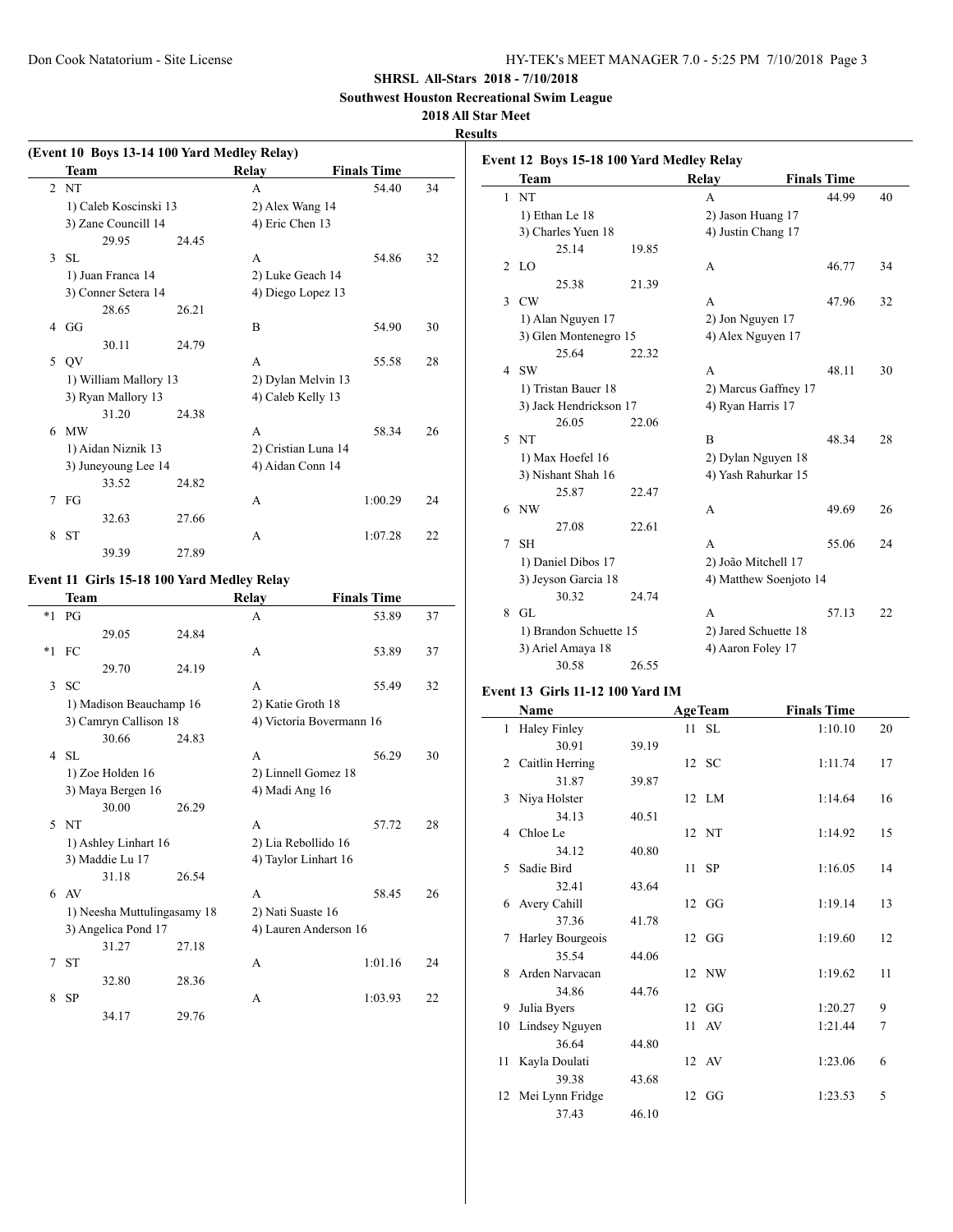**Southwest Houston Recreational Swim League**

#### **2018 All Star Meet**

 $\overline{\phantom{a}}$ 

**Results**

|              | (Event 13 Girls 11-12 100 Yard IM)<br>Name |       |    | <b>AgeTeam</b>          | <b>Finals Time</b> |                |
|--------------|--------------------------------------------|-------|----|-------------------------|--------------------|----------------|
| 13           | Ashley York                                |       |    | 12 SH                   | 1:23.59            | 4              |
|              | 38.07                                      | 45.52 |    |                         |                    |                |
|              |                                            |       |    | 12 SH                   | 1:24.02            | 3              |
| 15           | 14 Emily Huang<br>Elizabeth Linehan        |       | 12 | FC                      | 1:24.18            | 2              |
|              |                                            |       |    |                         |                    |                |
|              | 37.94                                      | 46.24 |    |                         |                    |                |
|              | 16 Isabelle Lavoie                         |       |    | 12 SK                   | 1:27.95            | 1              |
|              | <b>Event 14 Boys 11-12 100 Yard IM</b>     |       |    |                         |                    |                |
|              | Name                                       |       |    | <b>AgeTeam</b>          | <b>Finals Time</b> |                |
| $\mathbf{1}$ | Sam Ang                                    |       |    | 12 SL                   | 1:10.67            | 20             |
|              | 33.01                                      | 37.66 |    |                         |                    |                |
| 2            | George Fan                                 |       |    | 12 NT                   | 1:12.50            | 17             |
|              | 3 Vincent Ta                               |       | 12 | NT                      | 1:14.66            | 16             |
|              | 33.06                                      | 41.60 |    |                         |                    |                |
| 4            | Andrew Ta                                  |       | 11 | NT                      | 1:14.75            | 15             |
|              | 34.59                                      | 40.16 |    |                         |                    |                |
| *5           | Victor Maldonado                           |       |    | 12 AV                   | 1:16.41            | 13.5           |
|              | 34.28                                      | 42.13 |    |                         |                    |                |
| *5           | Adrian Chila                               |       |    | 12 CP                   | 1:16.41            | 13.5           |
|              | 34.63                                      | 41.78 |    |                         |                    |                |
| 7            | Jake Stratton                              |       |    | 12 LO                   | 1:17.36            | 12             |
|              | 34.61                                      | 42.75 |    |                         |                    |                |
| 8            | Andy Lucas                                 |       |    | $12 \text{ G}$          | 1:17.79            | 11             |
|              | 36.20                                      | 41.59 |    |                         |                    |                |
| 9            | Cade Hoffman                               |       |    | 12 ME                   | 1:18.11            | 9              |
|              | 36.67                                      | 41.44 |    |                         |                    |                |
| 10           | Thomas Sassen                              |       | 11 | LM                      | 1:18.39            | 7              |
|              | 34.99                                      | 43.40 |    |                         |                    |                |
| 11           | Justin Chacon                              |       | 11 | AV                      | 1:18.94            | 6              |
|              | 36.20                                      | 42.74 |    |                         |                    |                |
| 12           | Jack Boysen                                |       |    | 11 CW                   | 1:19.57            | 5              |
|              | 35.01                                      | 44.56 |    |                         |                    |                |
| 13           | Brendan Ramkissoon                         |       |    | 12 CP                   | 1:20.25            | 4              |
|              | 36.56                                      | 43.69 |    |                         |                    |                |
| 14           | Jake Bjorngjeld                            |       |    | 12 FG                   | 1:20.59            | 3              |
|              | 35.98                                      | 44.61 |    |                         |                    |                |
| 15           | Jalen Byrd                                 |       | 11 | TR                      | 1:20.62            | $\overline{c}$ |
|              |                                            |       |    |                         |                    |                |
|              | 36.26                                      | 44.36 |    |                         |                    |                |
|              | 16 Max Cimino<br>37.40                     | 45.18 |    | 11 FC                   | 1:22.58            | 1              |
|              |                                            |       |    |                         |                    |                |
|              | <b>Event 15 Girls 13-14 100 Yard IM</b>    |       |    |                         |                    |                |
|              | Name                                       |       |    | <b>AgeTeam</b><br>14 FC | <b>Finals Time</b> |                |
| 1            | Allison Lee                                |       |    |                         | 1:08.57            | 20             |
|              | 31.40                                      | 37.17 |    |                         |                    |                |
|              | 2 Brooke Byers                             |       |    | 14 GG                   | 1:09.03            | 17             |
|              | 30.63                                      | 38.40 |    |                         |                    |                |

3 Ynhu Nguyen 13 NT 1:09.97 16

4 Hannah Korger 13 LO 1:10.38 15

5 Madeline Streeter 14 SP 1:11.18 14

32.04 37.93

32.76 37.62

31.98 39.20

| lts |                                        |       |                |                    |                |
|-----|----------------------------------------|-------|----------------|--------------------|----------------|
|     | 6 Chloe Tedjo                          |       | 14 FC          | 1:12.40            | 13             |
|     | 35.02                                  | 37.38 |                |                    |                |
| 7   | Kate Culpepper                         |       | 14 GG          | 1:12.52            | 12             |
|     | 34.20                                  | 38.32 |                |                    |                |
| 8   | Becky Chiu                             |       | 13 FC          | 1:12.86            | 11             |
|     | 34.18                                  | 38.68 |                |                    |                |
| 9   | Emma Marvin                            |       | 14 LM          | 1:12.92            | 9              |
|     | 34.73                                  | 38.19 |                |                    |                |
|     | 10 Megan Bowen                         |       | 13 GG          | 1:13.02            | 7              |
|     | 34.92                                  | 38.10 |                |                    |                |
| 11  | Megan Nguyen                           |       | 14 NW          | 1:13.18            | 6              |
|     | 33.15                                  | 40.03 |                |                    |                |
|     | 12 Maggie Close                        |       | 14 MW          | 1:13.23            | 5              |
|     | 33.75                                  | 39.48 |                |                    |                |
|     | 13 Courtney Goolsby                    |       | 13 SC          | 1:13.69            | 4              |
|     | 33.26                                  | 40.43 |                |                    |                |
|     | 14 Kayla Awadin                        |       | 14 FC          | 1:14.44            | 3              |
|     | 35.63                                  | 38.81 |                |                    |                |
|     | 15 Amanda Bowen                        |       | 14 GG          | 1:15.11            | $\overline{2}$ |
|     | 34.49                                  | 40.62 |                |                    |                |
|     | 16 Deanna Foley                        |       | 14 GL          | 1:18.74            | 1              |
|     | 35.20                                  | 43.54 |                |                    |                |
|     | <b>Event 16 Boys 13-14 100 Yard IM</b> |       |                |                    |                |
|     | Name                                   |       | <b>AgeTeam</b> | <b>Finals Time</b> |                |
|     | 1 Kris Spells                          |       | 14 LO          | 1:02.50            | 20             |
|     | 27.75                                  | 34.75 |                |                    |                |
| 2   | Paul Schroer                           |       | 14 CP          | 1:05.82            | 17             |
|     | 29.87                                  | 35.95 |                |                    |                |
| 3   | Jonas Tuttle                           |       | 14 GG          | 1:06.30            | 16             |
|     | 30.29                                  | 36.01 |                |                    |                |

4 Luke Geach 14 SL 1:07.25 15

5 Aden Harned 14 GG 1:07.83 14

6 Dimas Kusuma 13 CP 1:07.88 13

7 Alex DeRouen 14 GG 1:08.82 12

8 Juan Franca 14 SL 1:09.26 11

9 Zane Councill 14 NT 1:09.29 9

10 Hunter Miller 13 CP 1:10.17 7

11 Jackson Schwank 14 GG 1:10.28 6 12 Sebastian Gomez 14 WH 1:11.19 5

13 Juneyoung Lee 14 MW 1:11.73 4

14 William Ngo 14 AV 1:12.25 3 15 Caleb Kelly 13 QV 1:14.02 2

16 Tanner Bird 13 SP 1:15.61 1

30.60 36.65

30.73 37.10

31.25 36.63

31.87 36.95

28.73 40.53

29.71 39.58

31.80 38.37

32.86 38.33

31.09 40.64

33.17 40.85

33.97 41.64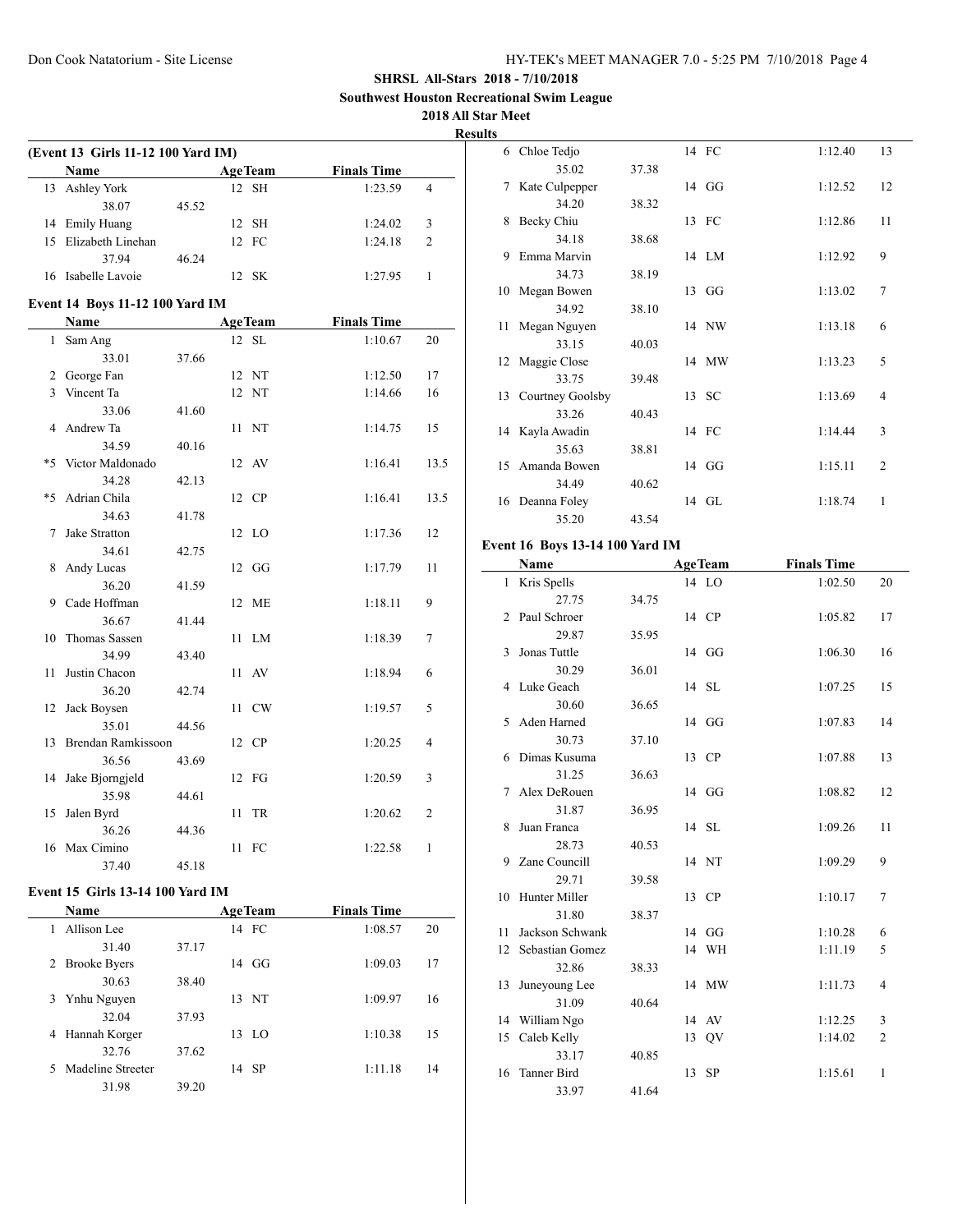**Southwest Houston Recreational Swim League**

## **2018 All Star**

**Results**

|    | <b>Event 17 Girls 15-18 100 Yard IM</b> |       |    |                |                    |                |
|----|-----------------------------------------|-------|----|----------------|--------------------|----------------|
|    | Name                                    |       |    | <b>AgeTeam</b> | <b>Finals Time</b> |                |
|    | 1 Maria Kleimann                        |       |    | 18 FC          | 1:04.57            | 20             |
|    | 29.20                                   | 35.37 |    |                |                    |                |
| 2  | Katie Groth                             |       | 18 | - SC           | 1:05.02            | 17             |
|    | 31.12                                   | 33.90 |    |                |                    |                |
| 3  | Gloria Chen                             |       |    | 15 FC          | 1:05.87            | 16             |
|    | 29.90                                   | 35.97 |    |                |                    |                |
| 4  | Rory Kalac                              |       |    | 17 FC          | 1:06.13            | 15             |
|    | 30.80                                   | 35.33 |    |                |                    |                |
| 5  | Camryn Callison                         |       | 18 | - SC           | 1:07.23            | 14             |
|    | 30.55                                   | 36.68 |    |                |                    |                |
| 6  | Kate Hartman                            |       | 18 | GG             | 1:07.58            | 13             |
|    | 29.83                                   | 37.75 |    |                |                    |                |
| 7  | Sophie Gibson                           |       |    | 17 PG          | 1:07.72            | 12             |
|    | 30.86                                   | 36.86 |    |                |                    |                |
| 8  | Kenzie Batson                           |       |    | 17 FG          | 1:07.90            | 11             |
|    | 30.39                                   | 37.51 |    |                |                    |                |
| 9  | Claire Donovan                          |       | 18 | LO             | 1:08.36            | 9              |
|    | 30.68                                   | 37.68 |    |                |                    |                |
| 10 | Summer Hall                             |       | 15 | PG             | 1:08.39            | 7              |
|    | 29.98                                   | 38.41 |    |                |                    |                |
| 11 | Maddie Jacks                            |       |    | 17 PG          | 1:09.49            | 6              |
|    | 31.11                                   | 38.38 |    |                |                    |                |
| 12 | Alaina Peng                             |       |    | 17 CP          | 1:09.58            | 5              |
|    | 31.22                                   | 38.36 |    |                |                    |                |
| 13 | Killian Gibson                          |       |    | 15 PG          | 1:10.66            | 4              |
|    | 32.94                                   | 37.72 |    |                |                    |                |
| 14 | Kara Madelozo                           |       |    | 17 FC          | 1:11.77            | 3              |
|    | 32.44                                   | 39.33 |    |                |                    |                |
|    | 15 Kassandra Zegada                     |       |    | 15 WH          | 1:12.73            | $\overline{c}$ |
|    | 33.41                                   | 39.32 |    |                |                    |                |
|    |                                         |       |    |                |                    |                |
|    | Event 18 Boys 15-18 100 Yard IM         |       |    |                |                    |                |
|    | Name                                    |       |    | <b>AgeTeam</b> | <b>Finals Time</b> |                |
| 1  | Charles Yuen                            |       |    | 18 NT          | 54.46              | 20             |
| 2  | Jason Huang                             |       |    | 17 NT          | 55.49              | 17             |
| 3  | Ethan Le                                |       |    | 18 NT          | 55.55              | 16             |
|    | 4 Ryan Dang                             |       |    | 15 LO          | 56.00              | 15             |
|    | 5 Tristan Bauer                         |       |    | 18 SW          | 56.33              | 14             |
| 6  | Marcus Gaffney                          |       | 17 | <b>SW</b>      | 57.82              | 13             |
|    | 26.95                                   | 30.87 |    |                |                    |                |
| 7  | Dylan Nguyen                            |       |    | 18 NT          | 58.10              | 12             |
| 8  | <b>Tyler Dang</b>                       |       | 17 | LO             | 59.52              | 11             |
| 9  | Max Hoefel                              |       | 16 | NT             | 1:00.07            | 9              |
|    | 27.59                                   | 32.48 |    |                |                    |                |
| 10 | Mason Imrie                             |       | 17 | PG             | 1:00.20            | 7              |
| 11 | Josh Loux                               |       | 16 | <b>NW</b>      | 1:01.17            | 6              |
|    | 27.59                                   | 33.58 |    |                |                    |                |
| 12 | Nathan Nelson-Archer                    |       | 16 | <b>NW</b>      | 1:01.74            | 5              |
|    | 27.69                                   | 34.05 |    |                |                    |                |
| 13 | Marlos Smith                            |       | 15 | <b>SC</b>      | 1:02.33            | 4              |
|    | 28.31                                   | 34.02 |    |                |                    |                |
| 14 | Reese Kelly                             |       |    | 16 QV          | 1:02.85            | 3              |
|    | 29.76                                   | 33.09 |    |                |                    |                |

| tar Meet   |                                            |       |    |                                    |                    |                |
|------------|--------------------------------------------|-------|----|------------------------------------|--------------------|----------------|
| ılts<br>15 | Daniel Dibos                               |       | 17 | SН                                 | 1:04.65            | $\overline{2}$ |
|            | 28.22                                      | 36.43 |    |                                    |                    |                |
| 16         | Jared Schuette                             |       |    | 18 GL                              | 1:06.32            | 1              |
|            | 31.16                                      | 35.16 |    |                                    |                    |                |
|            |                                            |       |    |                                    |                    |                |
|            | Event 19 Girls 6 & Under 25 Yard Freestyle |       |    |                                    |                    |                |
|            | Name                                       |       |    | <b>AgeTeam</b>                     | <b>Finals Time</b> |                |
| 1          | Alaina Smith                               |       |    | 6 LM                               | 20.97              | 20             |
| 2          | Marcella Granados                          |       | 6  | <b>ME</b>                          | 21.23              | 17             |
|            | 3 Aaliyah Sustache                         |       |    | 6 QV                               | 21.40              | 16             |
|            | 4 Kinsley George                           |       |    | 6 SP                               | 21.54              | 15             |
| 5          | Ellie Eppes                                |       |    | 6 FC                               | 21.70              | 14             |
| 6          | Hannah Nielsen                             |       | 5  | FC                                 | 22.16              | 13             |
| 7          | Laci Metzler                               |       | 6  | <b>SL</b>                          | 22.23              | 12             |
| 8          | Gemma MacInerney                           |       |    | 6 QV                               | 22.38              | 11             |
| 9          | Paisley Patton                             |       |    | 6 LM                               | 22.56              | 9              |
| 10         | Lucy Campbell                              |       |    | 6 MW                               | 22.69              | 7              |
| 11         | Molly Tanner                               |       |    | 6 GG                               | 23.94              | 6              |
| 12         | <b>Bryce Boyt</b>                          |       |    | 6 SW                               | 24.19              | 5              |
| 13         | Jenna Hajdik                               |       |    | $6P$ G                             | 25.16              | 4              |
|            | 14 Sydney Burns                            |       | 6  | <b>SH</b>                          | 25.65              | 3              |
| 15         | Penelope Yorkey                            |       | 6  | LM                                 | 26.08              | $\overline{2}$ |
| 16         | Cora Nguyen                                |       | 6  | <b>SK</b>                          | 26.20              | 1              |
|            | Event 20 Boys 6 & Under 25 Yard Freestyle  |       |    |                                    |                    |                |
|            | Name                                       |       |    | <b>AgeTeam</b>                     | <b>Finals Time</b> |                |
| 1          | Caden Rutledge                             |       |    | 6 SW                               | 18.42              | 20             |
| 2          | Ethan Flatt                                |       |    | 6 CP                               | 18.70              | 17             |
| 3          | Alexander Mayer                            |       | 6  | <b>SH</b>                          | 20.83              | 16             |
|            | 4 Lucas Teague                             |       | 6  | <b>SH</b>                          | 20.84              | 15             |
| 5          | <b>Rustin Squires</b>                      |       |    | 6 FG                               | 21.12              | 14             |
|            | 6 Ewan Reid                                |       |    | 6 MW                               | 21.21              | 13             |
| 7          | Nathan Zawada                              |       |    | 6 PG                               | 21.55              | 12             |
|            | 8 Oscar Liga                               |       | 6  | WH                                 | 22.26              | 11             |
| 9          | Kyle Holmes                                |       |    | 6 SW                               | 22.59              | 9              |
| 10         | Erik Clowney                               |       |    | 6 FC                               | 22.97              | 7              |
| 11         | Vicente Rangel                             |       | 6  | SН                                 | 23.27              | 6              |
| 12         | Vincent Pina                               |       | 6  | SН                                 | 23.61              | 5              |
| 13         | <b>Lincoln Crowley</b>                     |       |    |                                    |                    | 4              |
| 14         |                                            |       | 6  | 6 FG                               | 23.63              | 3              |
| 15         | Logan Bolt<br>Jhai Jackson                 |       |    | NT<br>${\mathcal{F}}{\mathcal{G}}$ | 24.03<br>25.07     | $\overline{c}$ |
|            |                                            |       | 6  |                                    |                    | 1              |
| 16         | Anthony Frontera                           |       | 6  | $\mathbf{G}\mathbf{G}$             | 25.25              |                |
|            | Event 21 Girls 7-8 25 Yard Freestyle       |       |    |                                    |                    |                |
|            | Name                                       |       |    | <b>AgeTeam</b>                     | <b>Finals Time</b> |                |
| 1          | Peyton Barnes                              |       | 8  | PG                                 | 15.34              | 20             |
|            | 2 Chloe Carandang                          |       | 7  | LO                                 | 15.52              | 17             |
|            | 3 Elli Williford                           |       | 8  | LM                                 | 16.08              | 16             |
| 4          | Brooklyn Olvera                            |       | 8  | GG                                 | 16.73              | 15             |
| 5          | Grace Fox                                  |       | 7  | ${\bf CP}$                         | 17.26              | 14             |
| 6          | Cara Dyo                                   |       | 8  | CW                                 | 17.48              | 13             |
| 7          | Kaitlyn Dowd                               |       | 8  | $\ensuremath{\text{NW}}$           | 17.65              | 12             |
| 8          | Maya Gorriaran                             |       | 8  | GG                                 | 17.89              | 11             |
| *9         | Addie Nilsson                              |       | 8  | $\mathrm{CW}$                      | 18.07              | 8              |

\*9 Arelis Aguirre 8 AV 18.07 8 Lauren Bradicich 8 NW 18.38 6 12 Lily Buckner 8 GG 18.42 5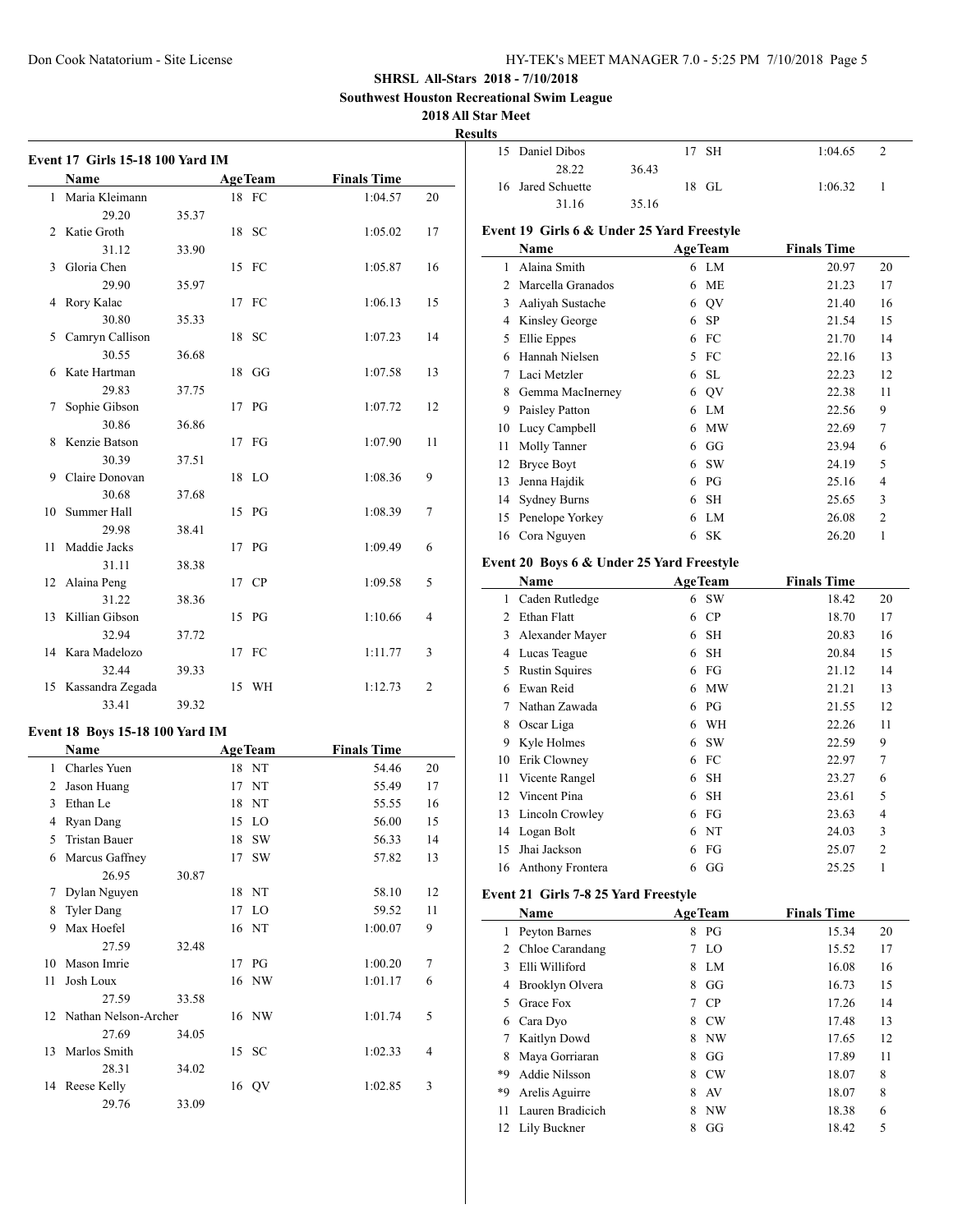**Southwest Houston Recreational Swim League**

**2018 All Star Meet**

**Results**

|    |                                        |                |           |                    | æ  |
|----|----------------------------------------|----------------|-----------|--------------------|----|
|    | (Event 21 Girls 7-8 25 Yard Freestyle) |                |           |                    |    |
|    | <b>Name</b>                            | <b>AgeTeam</b> |           | <b>Finals Time</b> |    |
| 13 | Abigale Hutchens                       | 8              | <b>CW</b> | 18.53              | 4  |
| 14 | Ava Campbell                           | 8              | GG        | 18.76              | 3  |
| 15 | Ellery Garcia                          | 7              | <b>SH</b> | 19.68              | 2  |
| 16 | Blair (Tr109) Brown                    | 8              | TR        | 20.46              |    |
|    | Event 22 Boys 7-8 25 Yard Freestyle    |                |           |                    |    |
|    | <b>Name</b>                            | <b>AgeTeam</b> |           | <b>Finals Time</b> |    |
|    | Kenny Zhou                             | 8              | CP        | 15.59              | 20 |
|    | Jack Boudreaux                         | 8              | GG        | 15.67              | 17 |
|    | Will Gibson                            |                | LM.       | 15.73              | 16 |
|    | Heath Bourgeois                        |                | GG        | 16.13              | 15 |

| 4  | <b>Heath Bourgeois</b>  |   | UU        | 10.15 | 12 |
|----|-------------------------|---|-----------|-------|----|
| 5. | Anthony Schroer         | 8 | CP        | 16.24 | 14 |
| 6  | <b>Brylon Phillips</b>  | 8 | LM        | 16.35 | 13 |
|    | M <sub>i</sub> Hypolite | 8 | МE        | 16.46 | 12 |
| 8  | Austin Adamson          | 8 | PG        | 16.54 | 11 |
| 9  | Jaden Chen              | 8 | <b>SL</b> | 16.85 | 9  |
| 10 | Vincent Galvez          | 8 | AV        | 17.05 | 7  |
| 11 | Jackson Rutledge        | 8 | <b>SW</b> | 17.14 | 6  |
| 12 | Justin Janik            | 8 | LO        | 17.45 | 5  |
| 13 | Dylan Justice           | 8 | CP        | 17.95 | 4  |
| 14 | Julian Rau              | 7 | <b>SW</b> | 18.43 | 3  |
|    | 15 Devin Aguilar        |   | PG        | 19.22 | 2  |
| 16 | Benjamin Ayala          | 8 | GL        | 19.63 |    |

#### **Event 23 Girls 9-10 25 Yard Freestyle**

|                | <b>Name</b>                          |    | <b>AgeTeam</b> | <b>Finals Time</b> |                |
|----------------|--------------------------------------|----|----------------|--------------------|----------------|
| 1              | Addie Williford                      |    | 10 LM          | 13.35              | 20             |
| 2              | <b>Holly Finley</b>                  | 10 | <b>SL</b>      | 13.47              | 17             |
| 3              | <b>Emily York</b>                    | 10 | <b>SH</b>      | 13.85              | 16             |
| 4              | Reign Traylor                        | 10 | <b>SL</b>      | 14.33              | 15             |
| 5              | Kylie Kennedy                        | 10 | PG             | 14.63              | 14             |
| 6              | Anika Rahurkar                       | 10 | <b>NT</b>      | 14.68              | 13             |
| 7              | Aly Ramirez                          | 9  | <b>NW</b>      | 14.69              | 12             |
| 8              | Ally Ortiz                           | 10 | <b>SL</b>      | 14.84              | 11             |
| 9              | Ava Smith                            | 10 | LM             | 14.89              | 9              |
| 10             | Kinley Niles                         | 10 | PG             | 14.91              | 7              |
| 11             | Cassidy Jacks                        | 9  | PG             | 14.97              | 6              |
| 12             | Maiya Kohn                           | 9  | PG             | 14.99              | 5              |
| 13             | Emma Dowd                            | 10 | <b>NW</b>      | 15.33              | $\overline{4}$ |
| 14             | McKinley Helms                       | 10 | CP             | 15.45              | 3              |
| 15             | Sophie Sullivan                      | 10 | LM             | 15.50              | $\overline{2}$ |
| 16             | Angela Cui                           | 10 | <b>SW</b>      | 15.52              | 1              |
| 17             | Angelina Pham                        | 10 | <b>SK</b>      | 16.51              |                |
|                | Event 24 Boys 9-10 25 Yard Freestyle |    |                |                    |                |
|                | Name                                 |    | <b>AgeTeam</b> | <b>Finals Time</b> |                |
| 1              | Jadxiell Rivera                      | 10 | <b>ST</b>      | 13.03              | 20             |
| $\overline{2}$ | MacGregor Byers                      | 10 | GG             | 13.11              | 17             |
| $*3$           | Caleb Ulrey                          | 9  | <b>ME</b>      | 14.13              | 15.5           |
| $*3$           | Reece Yarrish                        | 10 | LM             | 14.13              | 15.5           |
| 5              | Dominic Laverde                      | 9  | CP             | 14.69              | 14             |

 Victor Bao 10 NT 14.77 13 Cade Nilsson 10 CW 14.81 12 Evan Keshavarzi 10 LM 14.95 11 Lucas Lopes 10 FC 14.97 9

| L3 |                       |   |               |       |     |
|----|-----------------------|---|---------------|-------|-----|
|    | 10 Vincent Rau        |   | 10 SW         | 14.99 |     |
| 11 | James Fan             |   | 10 N          | 15.05 | 6   |
|    | 12 Jackson Vogel      |   | 10 CW         | 15.09 | 5   |
|    | 13 Kyle Chambers      |   | 9 SC          | 15.18 | 4   |
|    | 14 Atticus Weber      |   | 9 ME          | 15.20 | 3   |
|    | 15 Andrew Petershagen |   | 10 SL         | 15.49 | 2   |
|    | *16 Brody Bartee      | 9 | <sup>LO</sup> | 15.55 | 0.5 |
|    | *16 Zachariah Ashour  |   | NT            | 15.55 | 0.5 |

#### **Event 25 Girls 11-12 50 Yard Freestyle**

|    | Name                |    | <b>AgeTeam</b> | <b>Finals Time</b> |                |
|----|---------------------|----|----------------|--------------------|----------------|
| 1  | <b>Haley Finley</b> | 11 | <b>SL</b>      | 26.21              | 20             |
| 2  | Caitlin Herring     |    | 12 SC          | 28.22              | 17             |
| 3  | Chloe Le            |    | 12 NT          | 28.60              | 16             |
| 4  | Sadie Bird          | 11 | <b>SP</b>      | 28.68              | 15             |
| 5  | Niya Holster        |    | 12 LM          | 28.75              | 14             |
| 6  | <b>Emily Huang</b>  |    | 12 SH          | 29.74              | 13             |
| 7  | Avery Cahill        |    | $12 \text{ G}$ | 30.01              | 12             |
| 8  | Harley Bourgeois    |    | $12 \text{ G}$ | 30.07              | 11             |
| 9  | Arden Narvacan      |    | 12 NW          | 30.26              | 9              |
| 10 | Julianna Leach      |    | $12 \text{ G}$ | 30.87              | $\overline{7}$ |
| 11 | Lauren Adams        |    | 12 SW          | 31.10              | 6              |
|    | 12 Ashley York      |    | 12 SH          | 31.17              | 5              |
| 13 | Laura Lopez         |    | 12 SL          | 31.36              | $\overline{4}$ |
| 14 | Addie Blackburn     | 11 | NT             | 31.37              | 3              |
| 15 | Julia Byers         |    | $12 \text{ G}$ | 31.54              | $\overline{2}$ |
| 16 | Simcha White        | 12 | WH             | 31.87              | 1              |

#### **Event 26 Boys 11-12 50 Yard Freestyle**

|    | Name               | <b>AgeTeam</b>  | <b>Finals Time</b> |                |
|----|--------------------|-----------------|--------------------|----------------|
| 1  | Jake Bjorngjeld    | 12 FG           | 26.54              | 20             |
| 2  | Sam Ang            | 12 SL           | 26.79              | 17             |
| 3  | George Fan         | 12 NT           | 27.31              | 16             |
| 4  | Thomas Sassen      | 11 LM           | 27.75              | 15             |
| 5  | Andrew Ta          | NT<br>11        | 28.13              | 14             |
| 6  | Vincent Ta         | 12 NT           | 28.33              | 13             |
| 7  | Jake Stratton      | 12 LO           | 28.40              | 12             |
| 8  | Luke Stratton      | 12 LO           | 29.79              | 11             |
| 9  | Adrian Chila       | 12 CP           | 29.90              | 9              |
| 10 | Jack Boysen        | <b>CW</b><br>11 | 30.06              | 7              |
| 11 | Brendan Ramkissoon | 12 CP           | 30.26              | 6              |
| 12 | Cade Hoffman       | 12 ME           | 30.62              | 5              |
| 13 | Max Cimino         | 11 FC           | 30.75              | 4              |
| 14 | Andy Lucas         | 12 GG           | 30.80              | 3              |
| 15 | Alex Tran          | NT<br>12        | 31.07              | $\overline{2}$ |
| 16 | Jalen Byrd         | <b>TR</b><br>11 | 31.52              | 1              |

## **Event 27 Girls 13-14 50 Yard Freestyle**

 $\overline{\phantom{a}}$ 

|   | <b>Name</b>         | <b>AgeTeam</b> | <b>Finals Time</b> |    |
|---|---------------------|----------------|--------------------|----|
|   | <b>Brooke Byers</b> | 14 GG          | 26.94              | 20 |
|   | Allison Lee         | 14 FC          | 27.29              | 17 |
|   | 3 Ynhu Nguyen       | 13 NT          | 27.45              | 16 |
| 4 | Chloe Tedjo         | 14 FC          | 27.78              | 15 |
|   | 5 Madeline Streeter | 14 SP          | 28.11              | 14 |
|   | Megan Nguyen        | 14 NW          | 28.13              | 13 |
|   | Ashlyn Meeks        | 13 SL          | 28.23              | 12 |
|   | Megan Bowen         | GG<br>13       | 28.37              | 11 |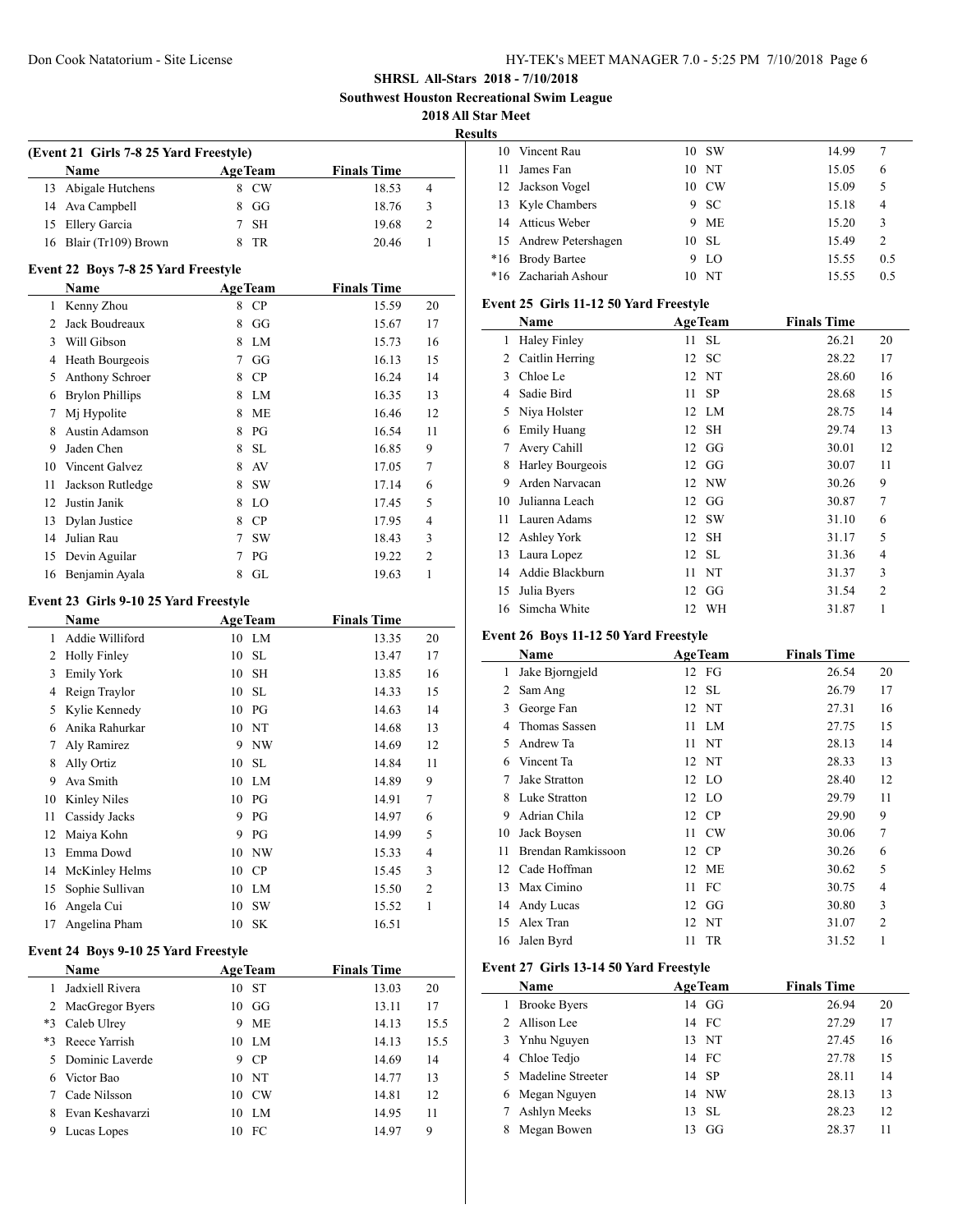**Southwest Houston Recreational Swim League**

**2018 All Star Meet**

**Results**

| (Event 27 Girls 13-14 50 Yard Freestyle) |                     |    |                |                    |               |  |  |  |
|------------------------------------------|---------------------|----|----------------|--------------------|---------------|--|--|--|
|                                          | <b>Name</b>         |    | <b>AgeTeam</b> | <b>Finals Time</b> |               |  |  |  |
| 9                                        | Kate Culpepper      |    | $14 \text{ G}$ | 28.38              | 9             |  |  |  |
| 10                                       | Skylar Bergen       |    | 14 SL          | 28.49              | 7             |  |  |  |
| 11                                       | Hannah Korger       |    | 13 LO          | 28.66              | 6             |  |  |  |
|                                          | 12 Courtney Goolsby |    | 13 SC          | 28.80              | 5             |  |  |  |
| 13                                       | Emilee McCoy        |    | 14 CW          | 28.91              | 4             |  |  |  |
|                                          | 14 Emma Marvin      |    | 14 LM          | 29.47              | 3             |  |  |  |
| 15                                       | Gaby Smith          |    | 13 SC          | 30.01              | $\mathcal{D}$ |  |  |  |
|                                          | 16 Jessica Rosales  | 14 | GL.            | 32.16              |               |  |  |  |
|                                          |                     |    |                |                    |               |  |  |  |

#### **Event 28 Boys 13-14 50 Yard Freestyle**

|               | Name                   |    | <b>AgeTeam</b> | <b>Finals Time</b> |                |
|---------------|------------------------|----|----------------|--------------------|----------------|
| 1             | Kris Spells            |    | 14 LO          | 24.20              | 20             |
| $\mathcal{L}$ | Paul Schroer           | 14 | CP             | 24.28              | 17             |
| 3             | Zane Councill          |    | 14 NT          | 25.33              | 16             |
| 4             | <b>Brendan Burkett</b> | 14 | GG             | 25.36              | 15             |
| 5             | Aden Harned            | 14 | GG             | 25.47              | 14             |
| 6             | Juneyoung Lee          | 14 | MW             | 25.54              | 13             |
| 7             | Luke Geach             | 14 | -SL            | 25.80              | 12             |
| 8             | Diego Lopez            | 13 | <b>SL</b>      | 26.10              | 11             |
| 9             | Caleb Koscinski        | 13 | NT             | 26.12              | 9              |
| 10            | Caleb Kelly            | 13 | QV             | 26.16              | 7              |
| 11            | Alex Wang              | 14 | NT             | 26.30              | 6              |
| 12            | Jackson Schwank        | 14 | GG             | 27.01              | 5              |
| 13            | Joseph Ramos           | 14 | <b>ST</b>      | 27.02              | 4              |
| 14            | William Ngo            | 14 | AV             | 27.11              | 3              |
| 15            | Wyatt Beauchamp        | 14 | <b>SC</b>      | 27.23              | $\overline{c}$ |
| 16            | Chase Francis          | 13 | ME             | 27.48              | 1              |
| 17            | Sebastian Gomez        |    | 14 WH          | 28.05              |                |

#### **Event 29 Girls 15-18 50 Yard Freestyle**

|    | <b>Name</b>                           |    | <b>AgeTeam</b> | <b>Finals Time</b> |                |
|----|---------------------------------------|----|----------------|--------------------|----------------|
| 1  | Maria Kleimann                        |    | 18 FC          | 25.59              | 20             |
| 2  | Zari O'Connor                         | 18 | FC             | 26.07              | 17             |
| 3  | Kara Madelozo                         | 17 | FC             | 26.13              | 16             |
| 4  | Rory Kalac                            | 17 | FC             | 26.20              | 15             |
| 5  | Katie Groth                           | 18 | <b>SC</b>      | 26.25              | 14             |
| 6  | Camryn Callison                       | 18 | <b>SC</b>      | 26.28              | 13             |
| 7  | Summer Hall                           | 15 | PG             | 26.31              | 12             |
| 8  | Sophie Gibson                         | 17 | PG             | 26.47              | 11             |
| 9  | Kate Hartman                          | 18 | GG             | 26.76              | 9              |
| 10 | Maddie Jacks                          | 17 | PG             | 26.88              | $\overline{7}$ |
| 11 | Zoe Holden                            | 16 | <b>SL</b>      | 27.17              | 6              |
| 12 | Alaina Peng                           | 17 | CP             | 27.18              | 5              |
| 13 | Killian Gibson                        | 15 | PG             | 27.23              | $\overline{4}$ |
| 14 | Kenzie Batson                         | 17 | FG             | 27.72              | 3              |
| 15 | Cassandra Soza                        | 18 | <b>ST</b>      | 28.84              | 2              |
|    | Event 30 Boys 15-18 50 Yard Freestyle |    |                |                    |                |
|    | Name                                  |    | <b>AgeTeam</b> | <b>Finals Time</b> |                |
| 1  | Charles Yuen                          |    | 18 NT          | 21.35              | 20             |
| 2  | Justin Chang                          | 17 | NT             | 21.55              | 17             |
| 3  | Jack Hendrickson                      | 17 | <b>SW</b>      | 21.65              | 16             |
| 4  | <b>Tristan Bauer</b>                  | 18 | <b>SW</b>      | 22.00              | 15             |
| 5  | Ethan Le                              | 18 | <b>NT</b>      | 22.35              | 14             |
| 6  | Gabe Smith                            | 18 | PG             | 22.44              | 13             |

| ιts |                  |    |           |       |                |
|-----|------------------|----|-----------|-------|----------------|
|     | Mason Imrie      |    | 17 PG     | 22.70 | 12             |
| 8   | Jason Huang      |    | 17 NT     | 23.03 | 11             |
| 9   | Dylan Nguyen     |    | 18 NT     | 23.10 | 9              |
| 10  | Jonah Balenene   |    | 17 LO     | 23.14 | 7              |
| 11  | Tristan Lagoutte |    | 17 FC     | 23.22 | 6              |
|     | 12 Rex Fick      |    | 16 CP     | 23.29 | 5              |
| 13  | Patrick Close    |    | 16 MW     | 23.44 | 4              |
|     | 14 João Mitchell | 17 | -SH       | 23.68 | 3              |
| 15  | Bernard Luo      | 18 | -SL       | 23.97 | $\overline{2}$ |
| 16  | Homero Flores    |    | <b>ST</b> | 25.94 |                |
|     |                  |    |           |       |                |

#### **Event 31 Girls 8 & Under 25 Yard Breaststroke**

|    | Name                  |   | <b>AgeTeam</b> | <b>Finals Time</b> |                |
|----|-----------------------|---|----------------|--------------------|----------------|
| 1  | Elli Williford        | 8 | LM             | 19.88              | 20             |
| 2  | Peyton Barnes         | 8 | PG             | 20.54              | 17             |
| 3  | Brooklyn Olvera       | 8 | GG             | 21.79              | 16             |
| 4  | Clare Weimer          | 8 | <b>CP</b>      | 22.41              | 15             |
| 5  | Chloe Carandang       | 7 | LO             | 22.52              | 14             |
| 6  | Maya Gorriaran        | 8 | GG             | 22.86              | 13             |
| 7  | Cara Dyo              | 8 | <b>CW</b>      | 23.09              | 12             |
| 8  | <b>Summer Stevens</b> | 7 | SL             | 23.27              | 11             |
| 9  | Lauren Bradicich      | 8 | NW             | 23.57              | 9              |
| 10 | Arelis Aguirre        | 8 | AV             | 24.13              | 7              |
| 11 | Lily Buckner          | 8 | GG             | 24.63              | 6              |
| 12 | Ava Campbell          | 8 | GG             | 24.67              | 5              |
| 13 | Madison Stirman       | 8 | PG             | 24.99              | 4              |
| 14 | Makeila Sanchez       | 8 | <b>SP</b>      | 25.48              | 3              |
| 15 | Kaitlyn Dowd          | 8 | NW             | 26.63              | $\overline{2}$ |
| 16 | Blair (Tr109) Brown   | 8 | <b>TR</b>      | 33.57              | 1              |

## **Event 32 Boys 8 & Under 25 Yard Breaststroke**

|                                          | Name                  |    | <b>AgeTeam</b> | <b>Finals Time</b> |    |  |  |  |
|------------------------------------------|-----------------------|----|----------------|--------------------|----|--|--|--|
| 1                                        | Luke Kennedy          | 8  | PG             | 21.41              | 20 |  |  |  |
| $\overline{c}$                           | <b>Brandon York</b>   | 7  | <b>SH</b>      | 22.21              | 17 |  |  |  |
| 3                                        | Cannon Thomas         | 7  | <b>MW</b>      | 22.86              | 16 |  |  |  |
| 4                                        | Kenny Zhou            | 8  | CP             | 22.92              | 15 |  |  |  |
| 5                                        | Mj Hypolite           | 8  | <b>ME</b>      | 23.09              | 14 |  |  |  |
| 6                                        | Vincent Galvez        | 8  | AV             | 23.27              | 13 |  |  |  |
| 7                                        | Luke Shan             | 8  | CP             | 23.79              | 12 |  |  |  |
| 8                                        | Jonah Rocha           | 8  | FG             | 24.13              | 11 |  |  |  |
| 9                                        | Jaden Chen            | 8  | <b>SL</b>      | 24.60              | 9  |  |  |  |
| 10                                       | Julian Rau            | 7  | <b>SW</b>      | 24.67              | 7  |  |  |  |
| 11                                       | <b>Bennett Wilson</b> | 8  | NT             | 25.48              | 6  |  |  |  |
| 12                                       | Heath Bourgeois       | 7  | GG             | 25.66              | 5  |  |  |  |
| 13                                       | Grayson Cone          | 8  | <b>SL</b>      | 26.63              | 4  |  |  |  |
| 14                                       | Jack Boudreaux        | 8  | GG             | 27.18              | 3  |  |  |  |
| 15                                       | Jason Cao             | 8  | <b>SK</b>      | 33.57              | 2  |  |  |  |
|                                          | Mathis Danican        | 7  | GG             | DQ                 |    |  |  |  |
| Event 33 Girls 9-10 25 Yard Breaststroke |                       |    |                |                    |    |  |  |  |
|                                          | Name                  |    | <b>AgeTeam</b> | <b>Finals Time</b> |    |  |  |  |
| 1                                        | <b>Holly Finley</b>   | 10 | -SL            | 16.74              | 20 |  |  |  |
| 2                                        | Addie Williford       | 10 | LM             | 18.03              | 17 |  |  |  |
| 3                                        | Reign Traylor         | 10 | <b>SL</b>      | 18.53              | 16 |  |  |  |
| 4                                        | Victoria Lust         | 10 | <b>NW</b>      | 19.15              | 15 |  |  |  |

 Sophie Sullivan 10 LM 19.44 14 Cassidy Jacks 9 PG 19.82 13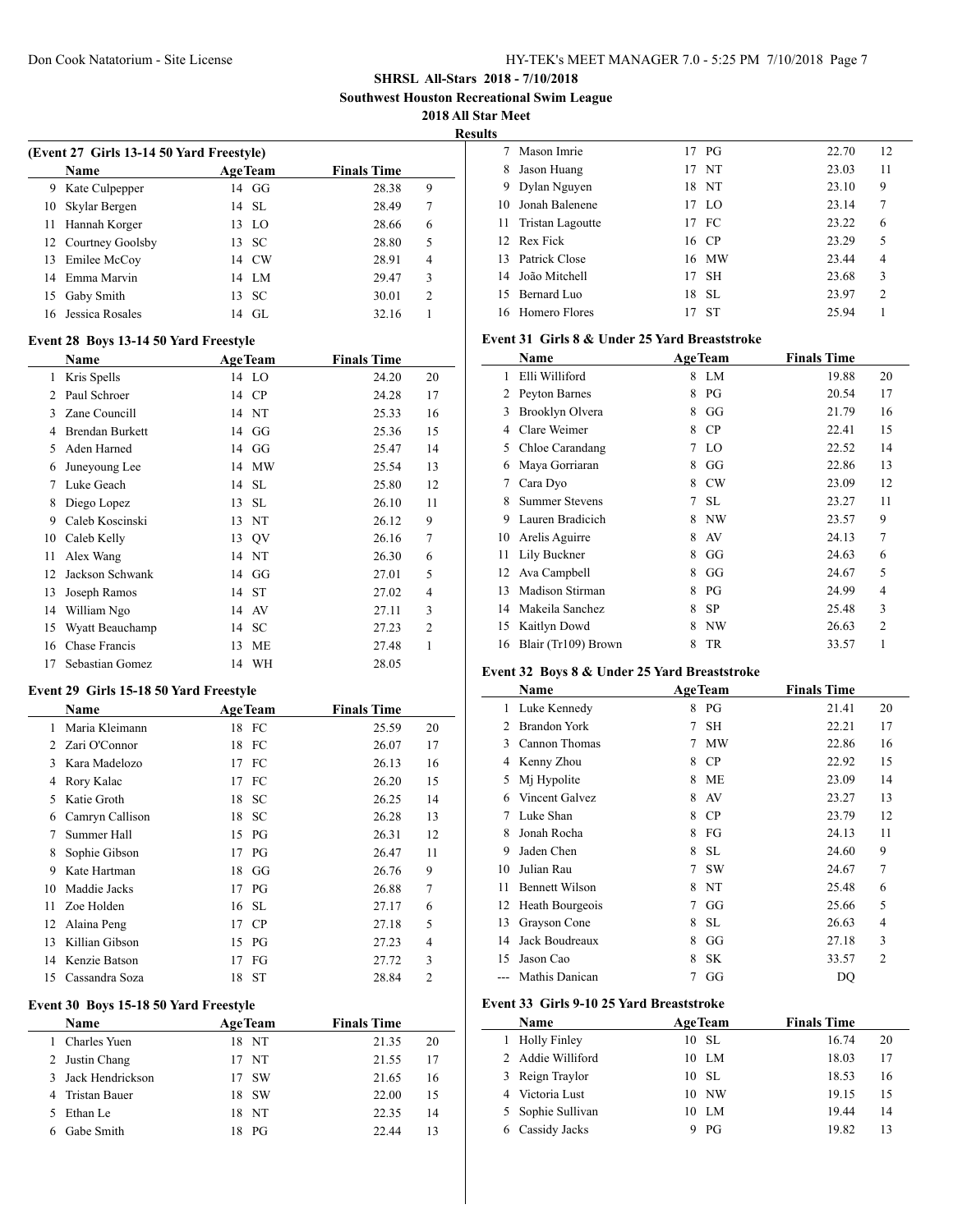**Southwest Houston Recreational Swim League**

**2018 All Star Meet**

**Results**

| (Event 33 Girls 9-10 25 Yard Breaststroke) |                     |    |                |                    |                |  |
|--------------------------------------------|---------------------|----|----------------|--------------------|----------------|--|
|                                            | <b>Name</b>         |    | <b>AgeTeam</b> | <b>Finals Time</b> |                |  |
| 7                                          | Jolie DeLongchamp   | 9  | GG             | 20.11              | 12             |  |
| 8                                          | Vallerie Ta         | 9  | NT             | 20.82              | 11             |  |
| 9                                          | <b>Kinley Niles</b> |    | $10$ PG        | 21.05              | 9              |  |
| 10                                         | McKinley Helms      | 10 | - CP           | 21.23              | 7              |  |
| 11                                         | Abigail Cox         | 9  | GG             | 21.44              | 6              |  |
|                                            | 12 Anika Rahurkar   |    | 10 N           | 21.49              | 5              |  |
| 13                                         | Addison Le          | 10 | -SH            | 21.51              | 4              |  |
|                                            | 14 Elena Longoria   |    | 10 N           | 21.56              | 3              |  |
| 15                                         | Angela Cui          | 10 | - SW           | 22.53              | $\mathfrak{D}$ |  |
|                                            | Meleah Ruggs        | 10 | TR             | DO                 |                |  |

# **Event 34 Boys 9-10 25 Yard Breaststroke**

 $\overline{a}$ 

|                | Name                  | <b>AgeTeam</b>  | <b>Finals Time</b> |                |
|----------------|-----------------------|-----------------|--------------------|----------------|
| 1              | MacGregor Byers       | $10\quad G$     | 17.46              | 20             |
| $\mathfrak{D}$ | James Fan             | 10 NT           | 18.66              | 17             |
| 3              | <b>Charles Thomas</b> | GG<br>10        | 18.82              | 16             |
| 4              | Caleb Ulrey           | <b>ME</b><br>9  | 20.55              | 15             |
| 5              | Lucas Lopes           | 10 FC           | 20.81              | 14             |
| 6              | <b>Trace Holster</b>  | 10 LM           | 20.98              | 13             |
| 7              | Cade Nilsson          | 10 CW           | 20.99              | 12             |
| 8              | Noah Herring          | 10 SC           | 21.04              | 11             |
| 9              | Zachariah Trainer     | 10 CW           | 21.14              | 9              |
| 10             | Vincent Rau           | 10 SW           | 21.16              | 7              |
| 11             | Liam Tamang           | 10<br><b>SK</b> | 21.48              | 6              |
| 12             | <b>Riley Blanton</b>  | LM<br>10        | 22.04              | 5              |
| 13             | Jake Pellegrino       | 10 SC           | 22.66              | 4              |
| 14             | <b>Rhett Koudelka</b> | 10 LM           | 22.93              | 3              |
| 15             | Jojo Leach            | 10<br>GG        | 22.99              | $\overline{2}$ |
| 16             | Patrick Wadlington    | CP<br>10        | 23.47              | 1              |
|                |                       |                 |                    |                |

#### **Event 35 Girls 11-12 50 Yard Breaststroke**

|    | Name                |    | <b>AgeTeam</b> | <b>Finals Time</b> |                |
|----|---------------------|----|----------------|--------------------|----------------|
| 1  | <b>Haley Finley</b> | 11 | <b>SL</b>      | 34.83              | 20             |
| 2  | Chloe Le            | 12 | NT             | 37.51              | 17             |
| 3  | Avery Cahill        |    | $12 \text{ G}$ | 37.55              | 16             |
| 4  | Niya Holster        |    | 12 LM          | 39.21              | 15             |
| 5  | Caitlin Herring     | 12 | SC             | 39.40              | 14             |
| 6  | Julianna Leach      | 12 | GG             | 40.75              | 13             |
| 7  | Megan Cung          | 11 | CW             | 40.84              | 12             |
| 8  | Sadie Bird          | 11 | <b>SP</b>      | 40.88              | 11             |
| 9  | Ashley York         | 12 | <b>SH</b>      | 40.90              | 9              |
| 10 | Arden Narvacan      | 12 | NW             | 40.98              | $\overline{7}$ |
| 11 | Mei Lynn Fridge     | 12 | GG             | 42.02              | 6              |
| 12 | Emma Kappes         | 11 | LM             | 42.08              | 5              |
| 13 | Harley Bourgeois    | 12 | GG             | 42.24              | 4              |
| 14 | Kayla Doulati       | 12 | AV             | 42.50              | 3              |
| 15 | mai Nguyen          | 12 | SK.            | 42.65              | $\overline{2}$ |
| 16 | Rhyan Bartholomew   | 11 | LO             | 44.45              | 1              |

## **Event 36 Boys 11-12 50 Yard Breaststroke**

| Name           | <b>AgeTeam</b> | <b>Finals Time</b> |    |
|----------------|----------------|--------------------|----|
| 1 Cody Ford    | 12 GG          | 37.32              | 20 |
| 2 Sam Ang      | 12 SL          | 37.77              | 17 |
| 3 George Fan   | 12 NT          | 37.99              | 16 |
| 4 Cade Hoffman | 12 ME          | 39.05              |    |

| ້   |                    |    |                |       |                |
|-----|--------------------|----|----------------|-------|----------------|
| 5.  | Marcos Arzate      |    | 12 AV          | 39.14 | 14             |
| 6   | Andy Lucas         |    | $12 \text{ G}$ | 39.60 | 13             |
| 7   | Jake Maynard       |    | $12$ PG        | 39.64 | 12             |
| 8   | Blake Pellegrino   |    | 12 SC          | 39.94 | 11             |
| 9   | Andrew Ta          |    | $11$ NT        | 40.22 | 9              |
| 10  | Brendan Ramkissoon |    | 12 CP          | 40.47 | 7              |
| 11  | Adrian Chila       |    | 12 CP          | 40.52 | 6              |
|     | 12 Thomas Sassen   | 11 | LM.            | 40.74 | 5              |
| 13. | Victor Maldonado   |    | 12 AV          | 40.87 | 4              |
| 14  | Moses Miertschin   |    | 12 CW          | 41.15 | 3              |
| 15  | Jalen Byrd         | 11 | <b>TR</b>      | 41.51 | $\overline{c}$ |
| 16. | Justin Chacon      | 11 | AV             | 41.61 |                |
|     |                    |    |                |       |                |

# **Event 37 Girls 13-14 50 Yard Breaststroke**

|    | Name                |    | <b>AgeTeam</b> | <b>Finals Time</b> |                |
|----|---------------------|----|----------------|--------------------|----------------|
| 1  | Pressly Witham      |    | 14 SC          | 35.20              | 20             |
| 2  | Ashlyn Meeks        | 13 | <b>SL</b>      | 35.63              | 17             |
| 3  | Sam Doherty         | 13 | LM             | 35.77              | 16             |
| 4  | Emma Marvin         |    | 14 LM          | 35.81              | 15             |
| 5  | Hannah Korger       |    | 13 LO          | 36.15              | 14             |
| 6  | Megan Bowen         | 13 | GG             | 36.83              | 13             |
| 7  | Kate Culpepper      |    | 14 GG          | 37.13              | 12             |
| 8  | Chloe Tedjo         |    | 14 FC          | 37.32              | 11             |
| 9  | Ynhu Nguyen         |    | 13 NT          | 37.87              | 9              |
| 10 | Teresa So           | 13 | NW             | 38.22              | 7              |
| 11 | Becky Chiu          | 13 | FC             | 38.31              | 6              |
| 12 | Allison Lee         | 14 | FC             | 38.56              | 5              |
| 13 | Emma Lagoutte       | 14 | FC             | 38.62              | 4              |
| 14 | Amanda Bowen        |    | 14 GG          | 39.04              | 3              |
| 15 | Maddie Sloan Kinane | 13 | AV             | 39.20              | $\overline{2}$ |
| 16 | Madi Harper         | 13 | WH             | 40.82              | 1              |
| 17 | Ashley Wolfe        | 13 | ME             | 42.01              |                |

# **Event 38 Boys 13-14 50 Yard Breaststroke**

|                                           | Name             |    | <b>AgeTeam</b> | <b>Finals Time</b> |                |  |
|-------------------------------------------|------------------|----|----------------|--------------------|----------------|--|
| 1                                         | Kris Spells      |    | 14 LO          | 31.37              | 20             |  |
| $\mathcal{L}$                             | Jonas Tuttle     |    | 14 GG          | 31.56              | 17             |  |
| 3                                         | Dimas Kusuma     | 13 | <b>CP</b>      | 31.70              | 16             |  |
| 4                                         | Luke Geach       |    | 14 SL          | 33.11              | 15             |  |
| 5                                         | Alex Wang        |    | 14 NT          | 34.22              | 14             |  |
| 6                                         | Paul Schroer     |    | 14 CP          | 34.53              | 13             |  |
| 7                                         | Jackson Schwank  |    | 14 GG          | 35.00              | 12             |  |
| 8                                         | Eric Chen        | 13 | NT             | 35.74              | 11             |  |
| 9                                         | Dylan Melvin     |    | 13 QV          | 36.08              | 9              |  |
| 10                                        | Hunter Miller    | 13 | CP             | 36.28              | 7              |  |
| 11                                        | Ethan Cung       | 13 | <b>CW</b>      | 36.59              | 6              |  |
| $*12$                                     | Matthew Soenjoto | 14 | SН             | 36.72              | 4.5            |  |
| $*12$                                     | Caleb Kelly      |    | 13 QV          | 36.72              | 4.5            |  |
| 14                                        | Alex DeRouen     |    | 14 GG          | 37.00              | 3              |  |
| 15                                        | Sebastian Gomez  |    | 14 WH          | 37.24              | $\overline{2}$ |  |
| 16                                        | William Ngo      |    | 14 AV          | 38.06              | 1              |  |
| Event 39 Girls 15-18 50 Yard Breaststroke |                  |    |                |                    |                |  |

| Name             | <b>AgeTeam</b> | <b>Finals Time</b> |    |
|------------------|----------------|--------------------|----|
| 1 Killian Gibson | $15$ PG        | 32.89              | 20 |
| 2 Linnell Gomez  | 18 SL          | 33.85              | 17 |
| 3 Sydney Janik   | 15 LO          | 3435               | 16 |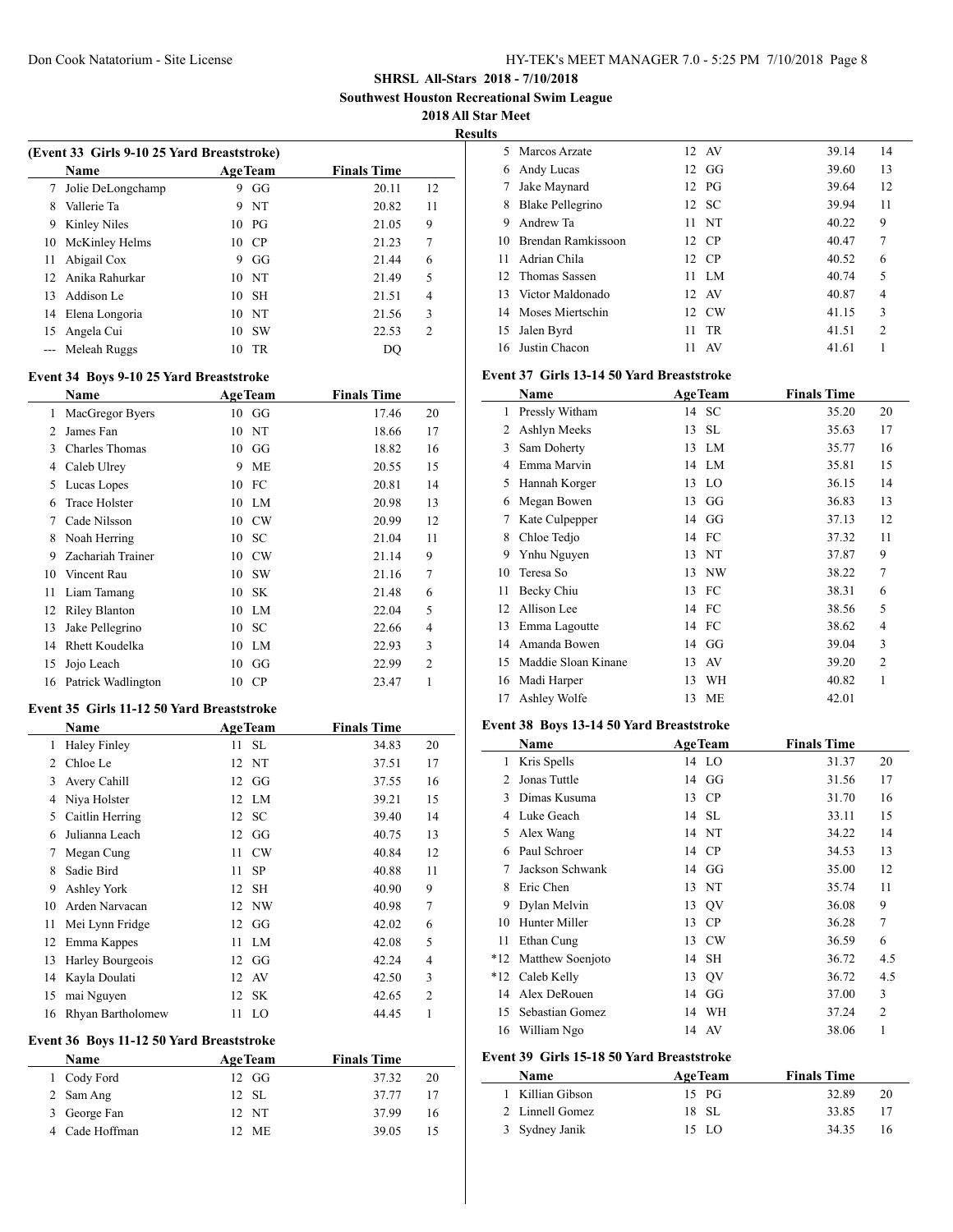**Southwest Houston Recreational Swim League**

**2018 All Star Meet**

| Results |
|---------|
|---------|

|    | (Event 39 Girls 15-18 50 Yard Breaststroke) |                |                    |                |
|----|---------------------------------------------|----------------|--------------------|----------------|
|    | Name                                        | <b>AgeTeam</b> | <b>Finals Time</b> |                |
| 4  | Rory Kalac                                  | 17 FC          | 34.36              | 15             |
| 5  | Katie Groth                                 | 18 SC          | 34.58              | 14             |
| 6  | Sophie Gibson                               | $17$ PG        | 35.48              | 13             |
| 7  | Gloria Chen                                 | 15 FC          | 35.52              | 12             |
| 8  | Summer Hall                                 | $15$ PG        | 35.69              | 11             |
| 9  | Maria Kleimann                              | 18 FC          | 35.76              | 9              |
| 10 | Ayanna McKenzie                             | 17 ST          | 35.79              | 7              |
| 11 | Olivia Chang                                | 16 CW          | 36.00              | 6              |
|    | 12 Lia Rebollido                            | 16 NT          | 36.50              | 5              |
| 13 | Kenzie Batson                               | $17$ FG        | 36.72              | 4              |
|    | 14 Maddie Jacks                             | 17 PG          | 36.78              | 3              |
| 15 | Claire Donovan                              | 18<br>LO.      | 36.81              | $\overline{c}$ |
|    |                                             |                |                    |                |

## **Event 40 Boys 15-18 50 Yard Breaststroke**

|    | Name                 |    | <b>AgeTeam</b> | <b>Finals Time</b> |                |
|----|----------------------|----|----------------|--------------------|----------------|
| 1  | Charles Yuen         |    | 18 NT          | 27.13              | 20             |
| 2  | Jason Huang          | 17 | NT             | 27.77              | 17             |
| 3  | Ethan Le             |    | 18 NT          | 27.93              | 16             |
| 4  | Justin Chang         |    | 17 NT          | 28.42              | 15             |
| 5  | Ryan Dang            | 15 | <b>LO</b>      | 28.73              | 14             |
| 6  | Jon Nguyen           | 17 | CW             | 29.01              | 13             |
| 7  | Marcus Gaffney       | 17 | <b>SW</b>      | 29.51              | 12             |
| 8  | <b>Tyler Dang</b>    | 17 | <sup>LO</sup>  | 29.57              | 11             |
| 9  | Andrew Wang          | 17 | LO             | 29.62              | 9              |
| 10 | Andy Tran            | 16 | CW             | 29.75              | 7              |
| 11 | <b>Tristan Bauer</b> |    | 18 SW          | 30.07              | 6              |
| 12 | Reese Kelly          |    | 16 QV          | 30.15              | 5              |
| 13 | Jonah Balenene       | 17 | LO             | 30.27              | 4              |
| 14 | Jakob Evangelista    | 17 | FC             | 30.40              | 3              |
| 15 | Jared Schuette       | 18 | GL             | 32.13              | $\overline{2}$ |
| 16 | Chase Culberson      | 17 | FG             | 32.22              | 1              |

#### **Event 41 Girls 8 & Under 25 Yard Backstroke**

|    | Name                  |   | <b>AgeTeam</b> | <b>Finals Time</b> |                |
|----|-----------------------|---|----------------|--------------------|----------------|
| 1  | Chloe Carandang       | 7 | LO             | 20.41              | 20             |
| 2  | Peyton Barnes         | 8 | PG             | 20.75              | 17             |
| 3  | Alyssa Brown          | 8 | <b>SP</b>      | 21.35              | 16             |
| 4  | Grace Fox             | 7 | CP             | 21.90              | 15             |
| 5  | Elli Williford        | 8 | LM             | 21.95              | 14             |
| 6  | Kaitlyn Dowd          | 8 | NW             | 22.22              | 13             |
| 7  | Brooklyn Olvera       | 8 | GG             | 22.86              | 12             |
| 8  | Maya Gorriaran        | 8 | GG             | 22.98              | 11             |
| 9  | Arelis Aguirre        | 8 | AV             | 23.02              | 9              |
| 10 | Addie Nilsson         | 8 | <b>CW</b>      | 23.24              | 7              |
| 11 | Ava Campbell          | 8 | GG             | 23.37              | 6              |
| 12 | Isabella Phelps       | 8 | PG             | 23.53              | 5              |
| 13 | Lauren Bradicich      | 8 | NW             | 23.60              | 4              |
| 14 | Clare Weimer          | 8 | CP             | 23.68              | 3              |
| 15 | Marisa Chookiarti     | 8 | WН             | 26.10              | $\overline{2}$ |
|    | <b>Summer Stevens</b> | 7 | <b>SL</b>      | DO                 |                |

## **Event 42 Boys 8 & Under 25 Yard Backstroke**

| Name             | <b>AgeTeam</b> | <b>Finals Time</b> |    |
|------------------|----------------|--------------------|----|
| 1 Austin Adamson | 8 PG           | 20.20              | 20 |
| 2 Jaden Chen     | 8 SL           | 20.34              |    |

| lts |                  |   |           |       |                |
|-----|------------------|---|-----------|-------|----------------|
| 3   | Mathis Danican   | 7 | GG        | 20.65 | 16             |
| 4   | Vincent Galvez   | 8 | AV        | 21.05 | 15             |
| *5  | Dylan Justice    | 8 | CP        | 21.17 | 13.5           |
| *5  | Luke Shan        | 8 | <b>CP</b> | 21.17 | 13.5           |
|     | Jack Smith       | 8 | PG        | 21.38 | 12             |
| 8   | Will Gibson      | 8 | LM.       | 21.54 | 11             |
| 9   | Lincoln Trauth   | 8 | FG        | 21.66 | 9              |
| 10  | Kenny Zhou       | 8 | <b>CP</b> | 21.68 | 7              |
| 11  | Cannon Thomas    | 7 | <b>MW</b> | 21.90 | 6              |
| 12  | Jackson Rutledge | 8 | <b>SW</b> | 21.97 | 5              |
| 13  | Luke Kennedy     | 8 | PG        | 22.22 | 4              |
| 14  | Braeden Rawbone  | 8 | NT        | 23.12 | 3              |
| 15  | Ethan Dang       | 8 | <b>SK</b> | 23.66 | $\overline{c}$ |
| 16  | Owen Sassen      |   | LM        | 24.07 |                |

#### **Event 43 Girls 9-10 25 Yard Backstroke**

|    | Name                |    | <b>AgeTeam</b> | <b>Finals Time</b> |                |
|----|---------------------|----|----------------|--------------------|----------------|
| 1  | Anika Rahurkar      | 10 | NT             | 17.37              | 20             |
| 2  | <b>Holly Finley</b> | 10 | SL             | 17.63              | 17             |
| 3  | Angela Cui          | 10 | <b>SW</b>      | 17.65              | 16             |
| 4  | Addison Olson       | 10 | PG             | 18.02              | 15             |
| 5  | Medha Singh         | 10 | NW             | 18.22              | 14             |
| 6  | Eliska Pina         | 10 | <b>SH</b>      | 18.35              | 13             |
| 7  | Addie Williford     | 10 | LM             | 18.44              | 12             |
| 8  | Ally Ortiz          | 10 | SL.            | 18.56              | 11             |
| 9  | <b>Emily York</b>   | 10 | <b>SH</b>      | 18.65              | 9              |
| 10 | Maiya Kohn          | 9  | PG             | 18.77              | 7              |
| 11 | Sophie Sullivan     | 10 | LM             | 18.80              | 6              |
| 12 | Jolie DeLongchamp   | 9  | GG             | 19.23              | 5              |
| 13 | McKinley Helms      | 10 | CP             | 19.57              | 4              |
| 14 | Cassidy Jacks       | 9  | PG             | 19.83              | 3              |
| 15 | Caroline Bulloss    | 10 | PG             | 20.02              | $\overline{2}$ |
| 16 | Meleah Ruggs        | 10 | <b>TR</b>      | 21.21              | 1              |
|    |                     |    |                |                    |                |

#### **Event 44 Boys 9-10 25 Yard Backstroke**

|    | Name                                    |    | <b>AgeTeam</b> | <b>Finals Time</b> |                |
|----|-----------------------------------------|----|----------------|--------------------|----------------|
| 1  | Victor Bao                              |    | 10 NT          | 16.75              | 20             |
| 2  | Kyle Chapman                            | 10 | <b>NT</b>      | 16.86              | 17             |
| 3  | MacGregor Byers                         | 10 | GG             | 17.65              | 16             |
| 4  | Caleb Ulrey                             | 9  | <b>ME</b>      | 18.04              | 15             |
| 5  | James Fan                               | 10 | NT             | 18.66              | 14             |
| 6  | Jack Buckner                            | 10 | GG             | 18.68              | 13             |
| 7  | Kyle Chambers                           | 9  | <b>SC</b>      | 18.71              | 12             |
| 8  | <b>Charles Thomas</b>                   | 10 | GG             | 18.75              | 11             |
| 9  | Tyler Thurman                           | 9  | CW             | 18.96              | 9              |
| 10 | <b>Austin Coats</b>                     | 9  | <b>SH</b>      | 19.39              | 7              |
| 11 | Dominic Laverde                         | 9  | CP             | 19.67              | 6              |
| 12 | Andrew Petershagen                      | 10 | SL             | 19.68              | 5              |
| 13 | Vincent Pham                            | 10 | <b>SK</b>      | 19.73              | 4              |
| 14 | Javier Mathis                           | 10 | AV             | 19.85              | 3              |
| 15 | Reece Yarrish                           | 10 | LM             | 20.02              | $\overline{2}$ |
| 16 | Lucas Lopes                             | 10 | FC             | 20.37              | 1              |
|    | Event 45 Girls 11-12 50 Yard Backstroke |    |                |                    |                |
|    | Name                                    |    | <b>AgeTeam</b> | <b>Finals Time</b> |                |
| 1  | Haley Finley                            | 11 | <b>SL</b>      | 32.09              | 20             |
| 2  | Caitlin Herring                         | 12 | <b>SC</b>      | 33.82              | 17             |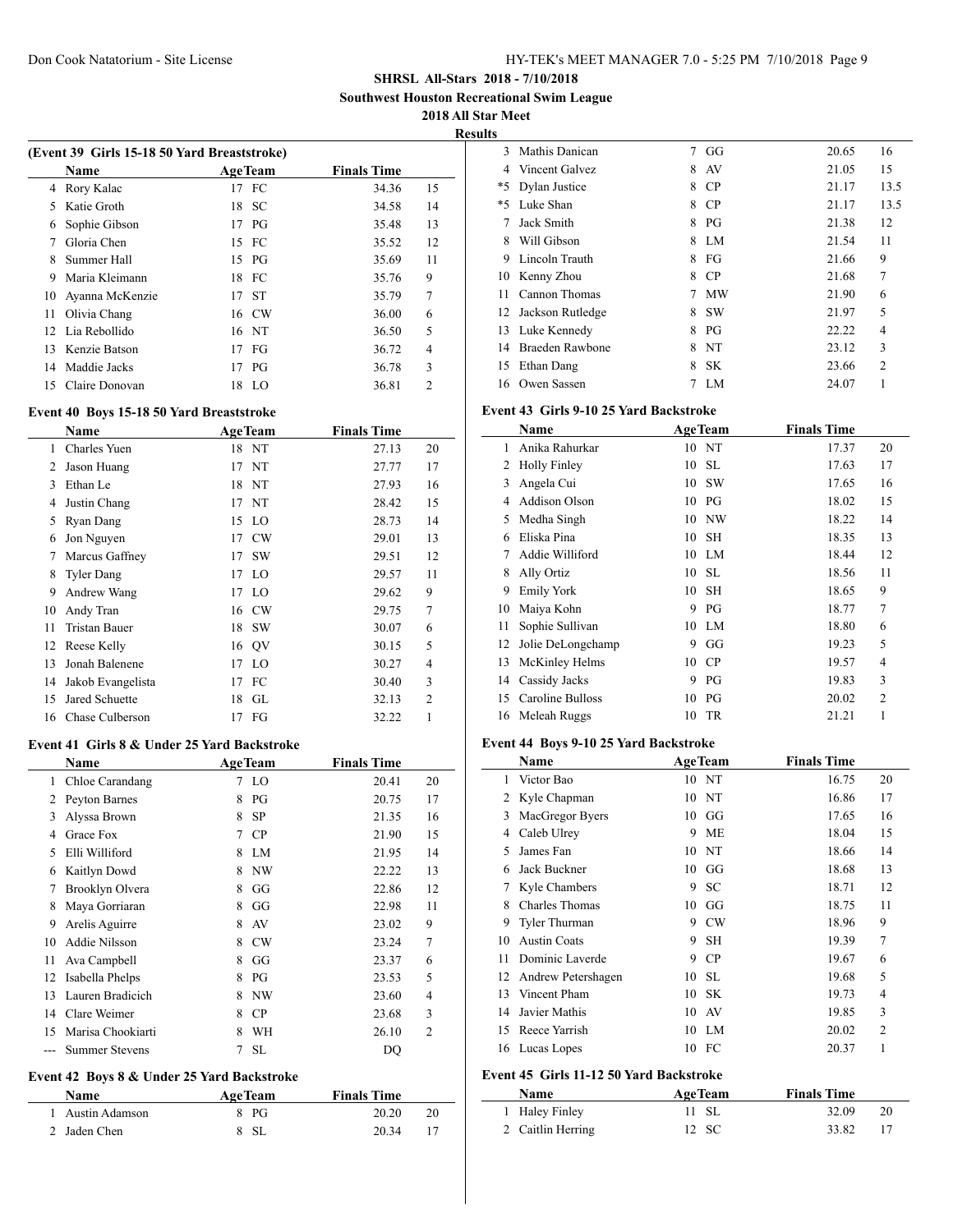**Southwest Houston Recreational Swim League**

#### **2018 All Star Meet**

**Results**

|    | (Event 45 Girls 11-12 50 Yard Backstroke) |     |                |                    |                |
|----|-------------------------------------------|-----|----------------|--------------------|----------------|
|    | Name                                      |     | <b>AgeTeam</b> | <b>Finals Time</b> |                |
| 3  | Chloe Le                                  |     | 12 NT          | 34.34              | 16             |
| 4  | Sadie Bird                                | 11. | <b>SP</b>      | 34.81              | 15             |
| 5  | Julia Byers                               |     | $12 \text{ G}$ | 35.52              | 14             |
| 6  | Arden Narvacan                            |     | 12 NW          | 36.20              | 13             |
| 7  | Niya Holster                              |     | 12 LM          | 36.97              | 12             |
| 8  | Hayley Moffett                            |     | 12 NT          | 37.01              | 11             |
| 9  | Lindsey Nguyen                            | 11  | AV             | 37.21              | 9              |
| 10 | Harley Bourgeois                          |     | $12 \text{ G}$ | 38.16              | 7              |
| 11 | Sofey Morales                             |     | 12 SC          | 38.17              | 6              |
| 12 | Elizabeth Linehan                         |     | 12 FC          | 38.41              | 5              |
| 13 | Jazz Lin                                  | 11  | <b>MW</b>      | 38.74              | $\overline{4}$ |
| 14 | Lauren Adams                              |     | 12 SW          | 38.80              | 3              |
| 15 | Isabelle Lavoie                           |     | 12 SK          | 39.60              | $\overline{c}$ |
| 16 | Kayla Doulati                             |     | 12 AV          | 40.02              | 1              |
|    |                                           |     |                |                    |                |

## **Event 46 Boys 11-12 50 Yard Backstroke**

 $\overline{a}$ 

|                | Name                 |    | <b>AgeTeam</b> | <b>Finals Time</b> |                |
|----------------|----------------------|----|----------------|--------------------|----------------|
| 1              | George Fan           |    | 12 NT          | 33.29              | 20             |
| $\mathfrak{D}$ | Thomas Sassen        | 11 | LM             | 34.29              | 17             |
| 3              | Vincent Ta           |    | 12 NT          | 34.45              | 16             |
| 4              | Luke Stratton        |    | 12 LO          | 35.05              | 15             |
| 5              | Andrew Ta            |    | 11 NT          | 35.17              | 14             |
| 6              | Sam Ang              |    | 12 SL          | 35.22              | 13             |
| 7              | Victor Maldonado     |    | 12 AV          | 35.29              | 12             |
| 8              | Jack Boysen          | 11 | CW             | 35.79              | 11             |
| 9              | Adrian Chila         |    | 12 CP          | 35.97              | 9              |
| 10             | <b>Arthur Newton</b> | 11 | CW             | 36.45              | 7              |
| 11             | Justin Chacon        | 11 | AV             | 37.64              | 6              |
| $*12$          | Jalen Byrd           | 11 | TR             | 38.18              | 4.5            |
| $*12$          | Max Cimino           |    | 11 FC          | 38.18              | 4.5            |
| 14             | Carlos Arciniega     |    | 12 CW          | 38.36              | 3              |
| 15             | Brendan Ramkissoon   |    | 12 CP          | 38.45              | $\overline{2}$ |
|                | 16 Gregory Chance    |    | 12 FG          | 38.63              | 1              |

#### **Event 47 Girls 13-14 50 Yard Backstroke**

|    | <b>Name</b>          | <b>AgeTeam</b>      | <b>Finals Time</b> |                |
|----|----------------------|---------------------|--------------------|----------------|
| 1  | Allison Lee          | 14 FC               | 30.06              | 20             |
| 2  | <b>Brooke Byers</b>  | GG<br>14            | 31.02              | 17             |
| 3  | Caroline Hendrickson | <b>SW</b><br>13     | 32.64              | 16             |
| 4  | Madeline Streeter    | <b>SP</b><br>14     | 33.16              | 15             |
| 5  | Courtney Goolsby     | SC<br>13            | 33.45              | 14             |
| 6  | Megan Nguyen         | 14 NW               | 33.52              | 13             |
| 7  | Chloe Tedjo          | 14 FC               | 33.96              | 12             |
| 8  | Delaney Armiger      | 14 SL               | 33.98              | 11             |
| 9  | Kate Culpepper       | GG<br>14            | 34.14              | 9              |
| 10 | Teresa So            | NW<br>13            | 34.33              | 7              |
| 11 | Hannah Korger        | <sup>LO</sup><br>13 | 34.75              | 6              |
| 12 | Gaby Smith           | <b>SC</b><br>13     | 34.91              | 5              |
| 13 | Ynhu Nguyen          | NT<br>13            | 34.93              | 4              |
| 14 | Sidney Nguyen        | AV<br>13            | 35.71              | 3              |
| 15 | Emilee McCov         | CW<br>14            | 35.95              | $\overline{c}$ |
| 16 | Deanna Foley         | 14 GL               | 37.99              | 1              |

|                | Event 48 Boys 13-14 50 Yard Backstroke  |                              |                    |                |
|----------------|-----------------------------------------|------------------------------|--------------------|----------------|
|                | <b>Name</b>                             | <b>AgeTeam</b>               | <b>Finals Time</b> |                |
| 1              | Zane Councill                           | 14 NT                        | 29.93              | 20             |
| $\overline{2}$ | Juan Franca                             | <b>SL</b><br>14              | 30.16              | 17             |
|                | 3 Kris Spells                           | 14 LO                        | 30.40              | 16             |
|                | 4 Brendan Burkett                       | 14 GG                        | 30.65              | 15             |
|                | 5 Wyatt Beauchamp                       | 14 SC                        | 31.86              | 14             |
|                | 6 Eric Chen                             | 13 NT                        | 31.94              | 13             |
| 7              | Cristian Johnson                        | 14 SW                        | 32.19              | 12             |
| 8              | Juneyoung Lee                           | 14 MW                        | 32.26              | 11             |
| 9              | Aden Harned                             | $14$ GG                      | 32.36              | 9              |
| 10             | Jackson Schwank                         | 14 GG                        | 32.85              | 7              |
| 11.            | Alex DeRouen                            | 14 GG                        | 32.95              | 6              |
|                | 12 Jonas Tuttle                         | $14$ GG                      | 33.05              | 5              |
|                | 13 Peter Thompson                       | 14 GG                        | 33.18              | 4              |
|                | 14 Diego Lopez                          | SL<br>13                     | 33.94              | 3              |
|                | 15 Nicholas Chance                      | 13 FG                        | 34.05              | $\overline{2}$ |
|                | 16 Jonathan Portillo                    | 14 GL                        | 37.89              | 1              |
|                | 17 Sebastian Gomez                      | 14 WH                        |                    |                |
|                |                                         |                              | 38.07              |                |
|                | Event 49 Girls 15-18 50 Yard Backstroke |                              |                    |                |
|                | Name                                    | <b>AgeTeam</b>               | <b>Finals Time</b> |                |
|                | 1 Kate Mussler                          | 17 QV                        | 29.32              | 20             |
|                | 2 Maria Kleimann                        | 18 FC                        | 29.88              | 17             |
| 3              | Kate Hartman                            | $18$ GG                      | 30.16              | 16             |
|                | 4 Gloria Chen                           | 15 FC                        | 30.46              | 15             |
|                | 5 Neesha Muttulingasamy                 | 18 AV                        | 30.72              | 14             |
|                | 6 Madison Beauchamp                     | 16 SC                        | 31.16              | 13             |
|                | 7 Maddie Jacks                          | PG<br>17                     | 31.18              | 12             |
|                | 8 Pearlyn Szeto                         | 18 PG                        | 31.43              | 11             |
|                | 9 Katie Groth                           | SC<br>18                     | 31.47              | 9              |
|                | 10 Zoe Holden                           | <b>SL</b><br>16              | 31.53              | 7              |
|                | 11 Kenzie Batson                        | 17 FG                        | 31.68              | 6              |
|                | 12 Claire Donovan                       | 18 LO                        | 32.03              | 5              |
|                | 13 Summer Hall                          | 15 PG                        | 32.32              | 4              |
|                | 14 Lia Rebollido                        | 16 NT                        | 32.87              | 3              |
| 15             | Taylor Linhart                          | 16 NT                        | 33.51              | $\overline{2}$ |
|                | 16 Kassandra Zegada                     | 15 WH                        | 34.26              | 1              |
|                |                                         |                              |                    |                |
|                | Event 50 Boys 15-18 50 Yard Backstroke  |                              |                    |                |
|                | Name                                    | <b>AgeTeam</b>               | <b>Finals Time</b> |                |
| 1              | Charles Yuen                            | 18<br>NT                     | 25.99              | 20             |
| 2              | Ryan Dang                               | LO<br>15                     | 26.52              | 17             |
| 3              | Ethan Le                                | 18<br>$_{\rm NT}$            | 26.95              | 16             |
| 4              | <b>Tristan Bauer</b>                    | SW<br>18                     | 27.13              | 15             |
| 5              | Dylan Nguyen                            | $\rm{NT}$<br>18              | 27.34              | 14             |
| 6              | Josh Loux                               | <b>NW</b><br>16              | 27.43              | 13             |
| 7              | Garrett Goolsby                         | 15<br>SC                     | 27.52              | 12             |
| 8              | Nishant Shah                            | 16<br>NT                     | 27.88              | 11             |
| 9              | <b>Big Matt Pozzi</b>                   | ${\rm SC}$<br>16             | 28.09              | 9              |
| 10             | Jason Huang                             | $_{\rm NT}$<br>17            | 28.14              | 7              |
| 11             | Nathan Bui                              | LO <sub></sub><br>16         | 28.44              | 6              |
| 12             | Kevin Chau                              | ${\rm SL}$<br>16             | 29.30              | 5              |
| 13             | Daniel Dibos                            | <b>SH</b><br>17              | 29.48              | 4              |
| 14             | Patrick Close                           | $\mathbf{M}\mathbf{W}$<br>16 | 29.67              | 3              |
| 15             | <b>Braden Mallory</b>                   | QV<br>16                     | 30.32              | $\overline{c}$ |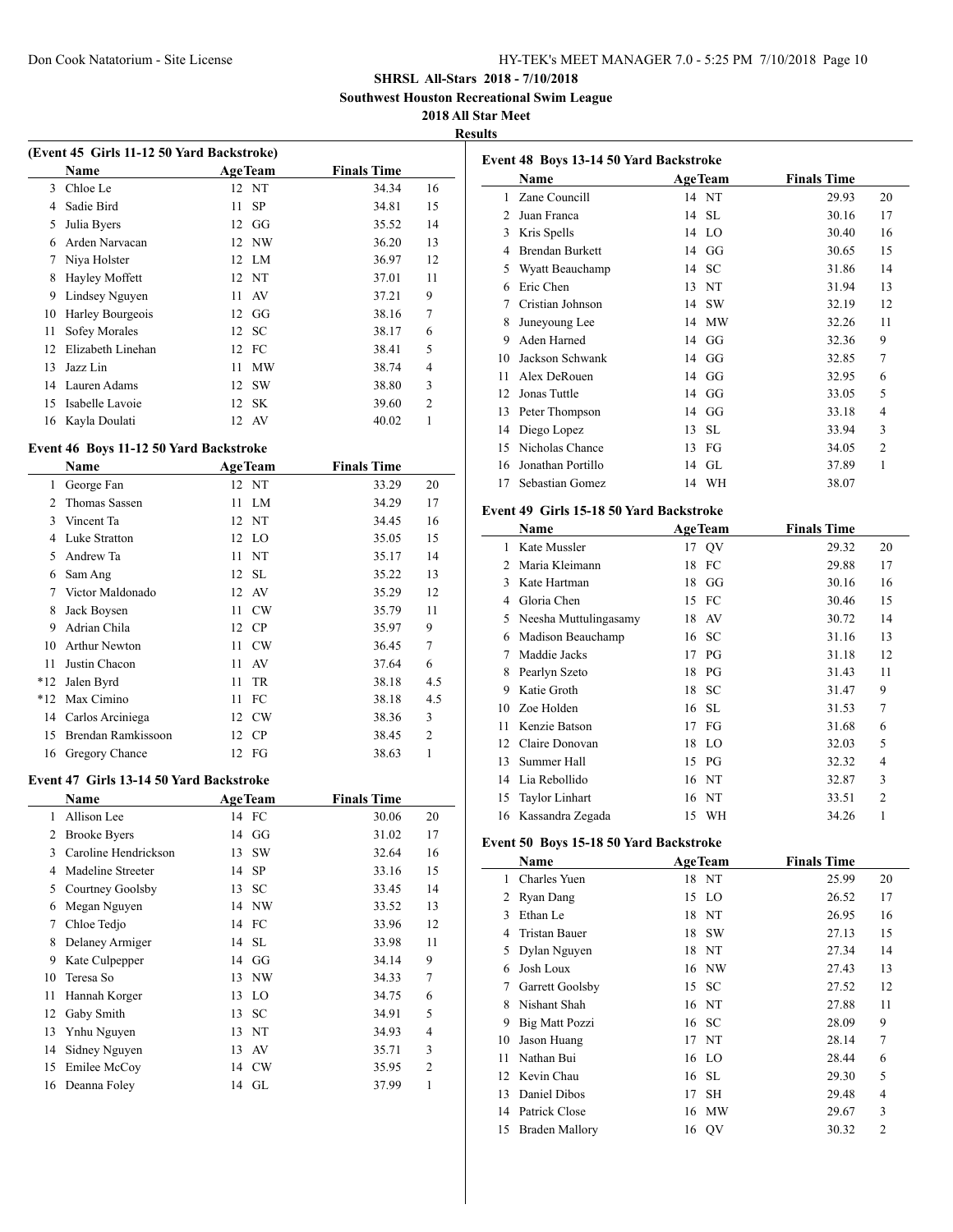**Southwest Houston Recreational Swim League**

#### **2018 All Star Meet**

|                |                                            |                 |                    |              | <b>Results</b> |
|----------------|--------------------------------------------|-----------------|--------------------|--------------|----------------|
|                | (Event 50 Boys 15-18 50 Yard Backstroke)   |                 |                    |              | 14             |
|                | Name                                       | <b>AgeTeam</b>  | <b>Finals Time</b> |              | 15             |
| 16             | Jose Valenzuela                            | 17 TR           | 31.08              | 1            |                |
|                | Event 51 Girls 8 & Under 25 Yard Butterfly |                 |                    |              | Even           |
|                | Name                                       | <b>AgeTeam</b>  | <b>Finals Time</b> |              |                |
| $\mathbf{1}$   | Chloe Carandang                            | 7 LO            | 17.26              | 20           | $\mathbf{1}$   |
|                | 2 Peyton Barnes                            | 8<br>PG         | 18.65              | 17           | $\overline{c}$ |
|                | 3 Elli Williford                           | LM<br>8         | 19.12              | 16           | 3              |
|                | 4 Ginger Peterson                          | <b>SP</b><br>8  | 20.12              | 15           | $\overline{4}$ |
| 5              | Lily Buckner                               | 8 GG            | 20.26              | 14           | 5              |
|                | 6 Cara Dyo                                 | 8 CW            | 20.48              | 13           | 6              |
|                | 7 Grace Fox                                | 7 CP            | 20.68              | 12           | 7              |
| 8              | Victoria Guzman                            | 8 SL            | 21.39              | 11           | 8              |
| 9              | Isabella Phelps                            | 8 PG            | 21.74              | 9            | 9              |
|                | 10 Madison Stirman                         | 8 PG            | 21.90              | 7            | 10             |
| 11             | Arelis Aguirre                             | 8 AV            | 22.35              | 6            | 11             |
|                | 12 Lauren Bradicich                        | 8 NW            | 22.40              | 5            | 12             |
|                | 13 Ava Campbell                            | GG<br>8         | 22.97              | 4            | 13             |
|                | 14 Blair (Tr109) Brown                     | TR<br>8         | 26.01              | 3            | 14             |
| ---            | Addie Nilsson                              | 8 CW            | DQ                 |              | 15             |
| ---            | <b>Summer Stevens</b>                      | 7<br>SL         | <b>DQ</b>          |              | 16             |
|                |                                            |                 |                    |              |                |
|                | Event 52 Boys 8 & Under 25 Yard Butterfly  |                 |                    |              | Even           |
|                | Name                                       | <b>AgeTeam</b>  | <b>Finals Time</b> |              |                |
|                | 1 Brylon Phillips                          | 8 LM            | 18.51              | 20           | 1              |
|                | *2 Jack Boudreaux                          | $8$ GG          | 18.99              | 16.5         | $\overline{c}$ |
|                | *2 Kenny Zhou                              | 8 CP            | 18.99              | 16.5         | 3              |
|                | 4 Vincent Galvez                           | 8 AV            | 19.02              | 15           | $\overline{4}$ |
| 5              | Anthony Schroer                            | 8 CP            | 19.71              | 14           | 5              |
| 6              | Jaden Chen                                 | 8 SL            | 19.76              | 13           | 6              |
| $7^{\circ}$    | Mj Hypolite                                | 8<br>ME         | 19.79              | 12           | 7              |
|                | *8 Mathis Danican                          | GG<br>7         | 19.92              | 10           | 8              |
| $*8$           | Adam Diab                                  | FC<br>8         | 19.92              | 10           | 9              |
| 10             | Will Gibson                                | LM<br>8         | 20.32              | 7            | 10             |
| 11             | Heath Bourgeois                            | GG<br>7         | 20.51              | 6            | 11             |
|                | 12 Parker Schwank                          | GG<br>7         | 20.96              | 5            | 12             |
| 13             | Bo Cimino                                  | FC<br>8         | 21.36              | 4            | 13             |
|                | 14 Luke Shan                               | <b>CP</b><br>8  | 21.60              | 3            | 14             |
|                | 15 Chase Koscinski                         | NT<br>7         | 21.82              | 2            | 15             |
|                | 16 Ethan Dang                              | 8<br><b>SK</b>  | 27.24              | $\mathbf{1}$ |                |
|                | Event 53 Girls 9-10 25 Yard Butterfly      |                 |                    |              | Even           |
|                | Name                                       | <b>AgeTeam</b>  | <b>Finals Time</b> |              |                |
| $\mathbf{1}$   | Addie Williford                            | 10 LM           | 15.22              | 20           | 1              |
| $\overline{2}$ | Reign Traylor                              | $\rm SL$<br>10  | 15.60              | 17           | 2              |
| 3              | <b>Holly Finley</b>                        | 10<br><b>SL</b> | 15.76              | 16           | 3              |
| 4              | Cassidy Jacks                              | 9 PG            | 16.34              | 15           | $\overline{4}$ |
| 5              | Ally Ortiz                                 | SL<br>10        | 16.38              | 14           | 5              |
| 6              | McKinley Helms                             | 10 CP           | 16.39              | 13           | 6              |
| 7              | Kinley Niles                               | 10<br>PG        | 16.50              | 12           | 7              |
| 8              | Ava Smith                                  | 10<br>LM        | 16.61              | 11           | 8              |
| 9              | Vallerie Ta                                | NT<br>9         | 16.77              | 9            | 9              |
| 10             | Abigail Thomas                             | 10<br>GG        | 16.80              | 7            | 10             |
| 11             | Emma Dowd                                  | 10<br><b>NW</b> | 17.10              | 6            | 11             |

 Julia Arrazolo 10 WH 17.31 5 13 Reagan Squires 9 FG 17.41 4

| 14 Kim Kulow   | 9 NT    | 17.58 |  |
|----------------|---------|-------|--|
| 15 Angela Cui  | $10$ SW | 17.69 |  |
| --- Maiya Kohn | $9$ PG  | DO    |  |

## **Event 54 Boys 9-10 25 Yard Butterfly**

|                | Name                                                   |    | <b>AgeTeam</b> | <b>Finals Time</b> |                |
|----------------|--------------------------------------------------------|----|----------------|--------------------|----------------|
| 1              | MacGregor Byers                                        |    | $10\quad G$    | 14.92              | 20             |
| $\mathfrak{D}$ | Victor Bao                                             |    | 10 NT          | 15.48              | 17             |
| 3              | Cade Nilsson                                           |    | 10 CW          | 16.71              | 16             |
| 4              | Jack Buckner                                           | 10 | GG             | 16.88              | 15             |
| 5              | Andrew Petershagen                                     | 10 | -SL            | 16.90              | 14             |
| 6              | Dominic Laverde                                        | 9  | CP             | 17.32              | 13             |
| 7              | James Fan                                              | 10 | NT             | 17.59              | 12             |
| 8              | Taegen McCordic                                        | 10 | ME             | 17.82              | 11             |
| 9              | Vincent Pham                                           |    | 10 SK          | 17.83              | 9              |
| 10             | Rhett Koudelka                                         |    | 10 LM          | 18.02              | 7              |
| 11             | Vincent Rau                                            |    | 10 SW          | 18.09              | 6              |
| 12             | Lucas Lopes                                            |    | 10 FC          | 18.13              | 5              |
| 13             | Evan Keshavarzi                                        | 10 | LM             | 18.15              | 4              |
| 14             | Reece Yarrish                                          |    | 10 LM          | 18.20              | 3              |
| 15             | Jackson Vogel                                          | 10 | CW             | 19.01              | $\overline{2}$ |
| 16             | <b>Brody Bartee</b>                                    | 9  | LO             | 19.67              | 1              |
|                | $\Gamma$ vant 55 $\Gamma$ irle 11-12 50 Vard Ruttorfly |    |                |                    |                |

# **Event 55 Girls 11-12 50 Yard Butterfly**

|               | Name                | <b>AgeTeam</b> |           | <b>Finals Time</b> |    |
|---------------|---------------------|----------------|-----------|--------------------|----|
| 1             | <b>Haley Finley</b> | 11             | -SL       | 30.75              | 20 |
| $\mathcal{L}$ | Sadie Bird          | 11             | <b>SP</b> | 31.27              | 17 |
| 3             | Caitlin Herring     |                | 12 SC     | 31.50              | 16 |
| 4             | Chloe Le            |                | 12 NT     | 31.87              | 15 |
| 5             | Niya Holster        |                | 12 LM     | 32.02              | 14 |
| 6             | Avery Cahill        | 12             | GG        | 32.89              | 13 |
| 7             | <b>Emily Huang</b>  |                | 12 SH     | 33.63              | 12 |
| 8             | Addie Blackburn     | 11             | NT        | 33.91              | 11 |
| 9             | Katelynn Tran       | 11             | TW        | 34.42              | 9  |
| 10            | Arden Narvacan      |                | 12 NW     | 34.66              | 7  |
| 11            | Lindsey Nguyen      | 11             | AV        | 35.77              | 6  |
| 12            | Lauren Adams        |                | 12 SW     | 36.21              | 5  |
| 13            | Jazz Lin            | 11             | <b>MW</b> | 36.83              | 4  |
| 14            | Katia Hernandez     | 11             | -SL       | 36.98              | 3  |
| 15            | Meggie Ngo          | 12             | -SK       | 39.63              | 2  |
|               | Sofey Morales       |                | 12 SC     | DQ                 |    |

# **Event 56 Boys 11-12 50 Yard Butterfly**

|    | Name               | <b>AgeTeam</b> | <b>Finals Time</b> |    |
|----|--------------------|----------------|--------------------|----|
| 1  | Sam Ang            | 12 SL          | 30.14              | 20 |
|    | 2 Thomas Sassen    | $11$ LM        | 31.62              | 17 |
| 3  | Luke Stratton      | 12 LO          | 31.91              | 16 |
| 4  | Vincent Ta         | 12 NT          | 31.92              | 15 |
| 5  | George Fan         | 12 NT          | 31.98              | 14 |
| 6  | Jack Boysen        | 11 CW          | 32.71              | 13 |
| 7  | Andrew Ta          | 11 NT          | 33.35              | 12 |
| 8  | Victor Maldonado   | 12 AV          | 33.75              | 11 |
| 9  | Jake Stratton      | 12 LO          | 33.83              | 9  |
| 10 | Adrian Chila       | 12 CP          | 34.13              | 7  |
| 11 | Alexander McSorley | 12 SW          | 34.96              | 6  |
| 12 | Jake Bjorngjeld    | 12 FG          | 36.24              | 5  |
| 13 | Andy Lucas         | $12 \text{ G}$ | 36.43              | 4  |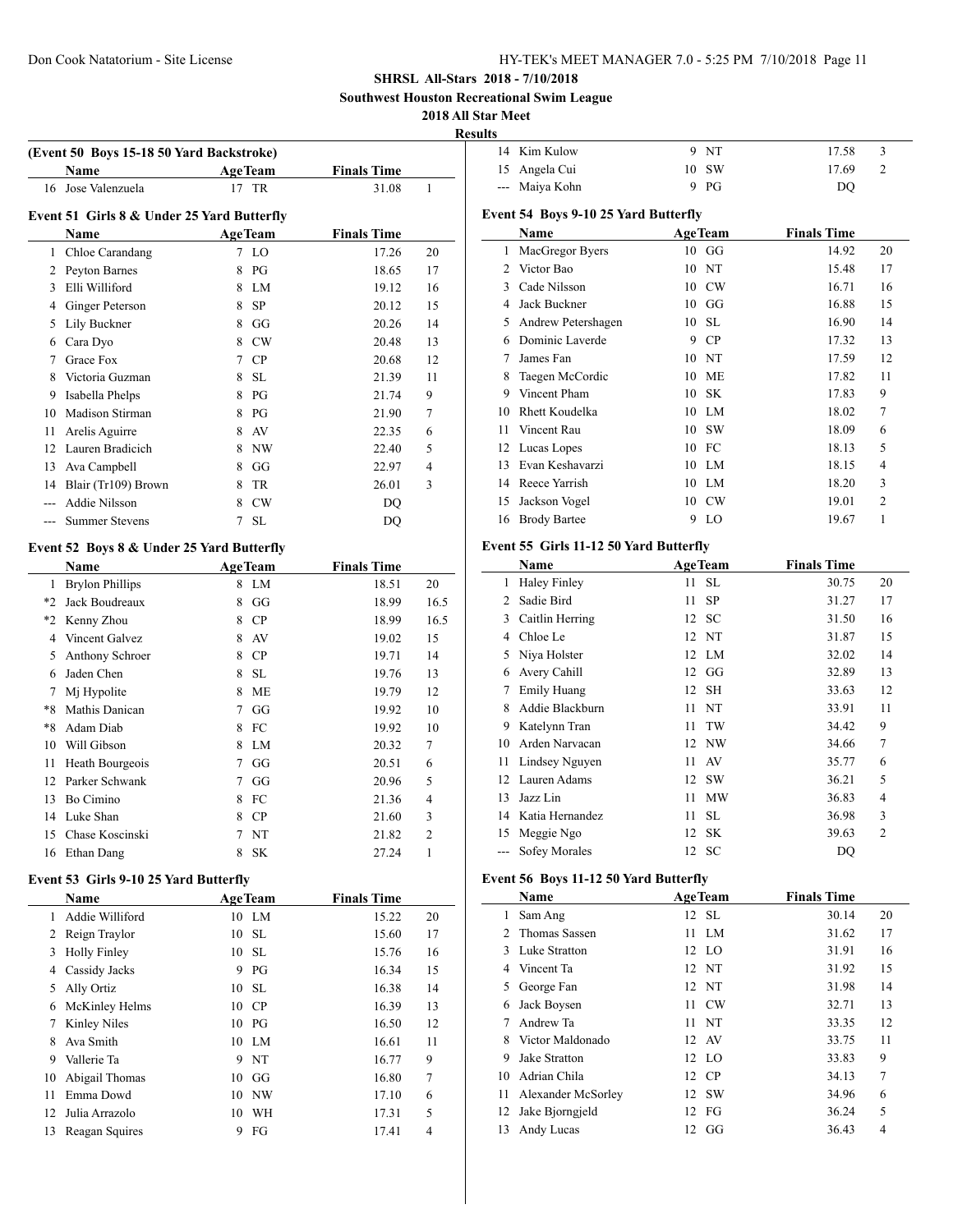$\overline{a}$ 

## **SHRSL All-Stars 2018 - 7/10/2018**

**Southwest Houston Recreational Swim League**

## **2018 All Star Meet**

**Results**

|                | (Event 56 Boys 11-12 50 Yard Butterfly)<br>Name | <b>AgeTeam</b>      | <b>Finals Time</b> |                |
|----------------|-------------------------------------------------|---------------------|--------------------|----------------|
| 14             | Cade Hoffman                                    | 12 ME               | 36.48              | 3              |
|                | 15 Brendan Ramkissoon                           | 12 CP               | 36.53              | $\overline{2}$ |
|                | 16 Bryce Williams                               | 12 ST               | 39.55              | $\mathbf{1}$   |
|                | Event 57 Girls 13-14 50 Yard Butterfly          |                     |                    |                |
|                | Name                                            | <b>AgeTeam</b>      | <b>Finals Time</b> |                |
|                | 1 Brooke Byers                                  | 14 GG               | 28.86              | 20             |
|                | 2 Madeline Streeter                             | 14<br>SP            | 30.58              | 17             |
|                | 3 Chloe Tedjo                                   | 14 FC               | 30.87              | 16             |
|                | 4 Ynhu Nguyen                                   | 13 NT               | 30.98              | 15             |
| 5              | Hannah Korger                                   | 13 LO               | 31.19              | 14             |
| 6              | Maggie Close                                    | 14 MW               | 31.53              | 13             |
| 7              | Megan Bowen                                     | 13 GG               | 31.64              | 12             |
| 8              | Becky Chiu                                      | 13 FC               | 31.79              | 11             |
| 9.             | Allison Lee                                     | 14 FC               | 31.87              | 9              |
|                | 10 Kayla Awadin                                 | 14 FC               | 32.52              | 7              |
| 11             | Ivy Yeung                                       | 14 AV               | 32.65              | 6              |
|                | *12 Courtney Goolsby                            | <sub>SC</sub><br>13 | 32.75              | 4.5            |
|                | *12 Emma Marvin                                 | 14 LM               | 32.75              | 4.5            |
|                | 14 Ashlyn Meeks                                 | SL<br>13            | 32.78              | 3              |
| 15             | Sidney Nguyen                                   | 13<br>AV            | 33.28              | 2              |
|                | 16 Nicole Cross                                 | 14 WH               | 36.58              | 1              |
|                | Event 58 Boys 13-14 50 Yard Butterfly           |                     |                    |                |
|                | Name                                            | <b>AgeTeam</b>      | <b>Finals Time</b> |                |
| $\mathbf{1}$   | Kris Spells                                     | 14 LO               | 26.03              | 20             |
| $\overline{2}$ | Juneyoung Lee                                   | 14 MW               | 27.58              | 17             |
|                | 3 Luke Geach                                    | 14 SL               | 27.71              | 16             |
|                | 4 Paul Schroer                                  | 14 CP               | 28.05              | 15             |
| 5              | Juan Franca                                     | 14 SL               | 28.13              | 14             |
|                | 6 Aden Harned                                   | 14 GG               | 28.55              | 13             |
|                | 7 Zane Councill                                 | 14 NT               | 28.67              | 12             |
| 8              | Joseph Ramos                                    | 14 ST               | 29.42              | 11             |
|                | 9 Caleb Kelly                                   | 13 QV               | 29.48              | 9              |
|                | 10 Nathan Parr                                  | 14 ME               | 30.23              | 7              |
| 11             | Ryan Mallory                                    | 13 QV               | 30.29              | 6              |
|                | 12 William Ngo                                  | 14 AV               | 30.45              | 5              |
|                | 13 Dimas Kusuma                                 | 13 CP               | 30.52              | 4              |
|                | 14 Ethan Cung                                   | 13 CW               | 30.80              | 3              |
| 15             | Jonas Tuttle                                    | 14 GG               | 30.95              | 2              |
|                | 16 Alex DeRouen                                 | 14 GG               | 31.46              | 1              |
|                |                                                 |                     |                    |                |
|                | Event 59 Girls 15-18 50 Yard Butterfly          |                     |                    |                |
|                | Name                                            | <b>AgeTeam</b>      | <b>Finals Time</b> |                |
|                | 1 Maria Kleimann                                | 18 FC               | 27.74              | 20             |
|                | 2 Alaina Peng                                   | 17 CP               | 27.95              | 17             |
|                | 3 Zari O'Connor                                 | 18 FC               | 27.97              | 16             |
|                | 4 Kate Mussler                                  | 17 QV               | 28.15              | 15             |
|                | 5 Katie Groth                                   | 18 SC               | 28.66              | 14             |
|                | 6 Kara Madelozo                                 | 17 FC               | 28.73              | 13             |
| 7              | Camryn Callison                                 | ${\rm SC}$<br>18    | 28.83              | 12             |
|                | 8 Kenzie Batson                                 | 17 FG               | 29.02              | 11             |
| 9.             | Kate Hartman                                    | 18 GG               | 29.03              | 9              |
|                | 10 Gloria Chen<br>Maddie Jacks                  | 15 FC               | 29.29              | 7              |

| 12 Maya Bergen              | 16 SL | 30.17<br>-5 |  |
|-----------------------------|-------|-------------|--|
| 13 Summer Hall              | 15 PG | 30.22<br>4  |  |
| 14 Madison Beauchamp        | 16 SC | 30.42<br>3  |  |
| 15 Zoe Holden               | 16 SL | 31.24<br>2  |  |
| 16 Kendall (Tr239) Sullivan | 15 TR | 32.43       |  |
|                             |       |             |  |

#### **Event 60 Boys 15-18 50 Yard Butterfly**

|    | Name                 |    | <b>AgeTeam</b> | <b>Finals Time</b> |                |
|----|----------------------|----|----------------|--------------------|----------------|
| 1  | Charles Yuen         |    | 18 NT          | 23.45              | 20             |
|    | 23.63                |    |                |                    |                |
| 2  | Ethan Le             |    | 18 NT          | 23.55              | 17             |
| 3  | Gabe Smith           | 18 | PG             | 23.75              | 16             |
| 4  | Jack Hendrickson     |    | 17 SW          | 24.41              | 15             |
|    | 24.65                |    |                |                    |                |
| 5  | Jason Huang          |    | 17 NT          | 24.68              | 14             |
| 6  | Ryan Dang            |    | 15 LO          | 25.00              | 13             |
|    | 25.34                |    |                |                    |                |
| 7  | Tristan Bauer        |    | 18 SW          | 25.12              | 12             |
|    | 25.15                |    |                |                    |                |
| 8  | Garrett Goolsby      |    | 15 SC          | 25.16              | 11             |
| 9  | Dylan Nguyen         | 18 | NT             | 25.30              | 9              |
| 10 | Mason Imrie          | 17 | PG             | 25.31              | 7              |
| 11 | Glen Montenegro      |    | 15 CW          | 25.97              | 6              |
| 12 | Big Matt Pozzi       | 16 | -SC            | 26.16              | 5              |
| 13 | <b>Tyler Dang</b>    | 17 | LO             | 26.32              | 4              |
| 14 | Nathan Nelson-Archer | 16 | NW             | 26.40              | 3              |
| 15 | Jared Schuette       | 18 | GL             | 27.36              | $\overline{2}$ |
| 16 | João Mitchell        | 17 | SН             | 27.48              | 1              |

# **Event 61 Girls 7-8 100 Yard Freestyle Relay**

|               | Team                   | Relav                | <b>Finals Time</b> |    |
|---------------|------------------------|----------------------|--------------------|----|
| 1             | PG                     | A                    | 1:11.09            | 40 |
|               | 1) Emmie Bierman 8     | 2) Paige Olson 8     |                    |    |
|               | 3) Isabella Phelps 8   | 4) Peyton Barnes 8   |                    |    |
| $\mathcal{D}$ | GG                     | A                    | 1:11.61            | 34 |
| 3             | CW                     | A                    | 1:13.54            | 32 |
|               | 1) Cara Dyo 8          | 2) Ella Rodriguez 8  |                    |    |
|               | 3) Hayleigh Phillips 8 | 4) Addie Nilsson 8   |                    |    |
| 4             | -SP                    | A                    | 1:16.76            | 30 |
| 5             | LM                     | A                    | 1:16.84            | 28 |
|               | 1) Elli Williford 8    | 2) Mia Steele 7      |                    |    |
|               | 3) McKenna Vann 7      | 4) Payton Matthews 8 |                    |    |
| 6             | <b>NW</b>              | A                    | 1:18.39            | 26 |
| 7             | SL.                    | A                    | 1:25.57            | 24 |
|               | 1) Meghan Lausser 8    | 2) Victoria Guzman 8 |                    |    |
|               | 3) Emma DU 7           | 4) Summer Stevens 7  |                    |    |
| 8             | WH                     | A                    | 1:34.95            | 22 |
|               | 1) Marisa Chookiarti 8 | 2) Kaley Flores 8    |                    |    |
|               | 3) Gaby Borum 7        | 4) Vivian Liga 8     |                    |    |

## **Event 62 Boys 7-8 100 Yard Freestyle Relay**

| Team   | Relav | <b>Finals Time</b> |    |
|--------|-------|--------------------|----|
| 1 GG   | А     | 1:08.49            | 40 |
| 2 CP   | А     | 1:08.93            | 34 |
| $3$ PG | А     | 1:10.46            | 32 |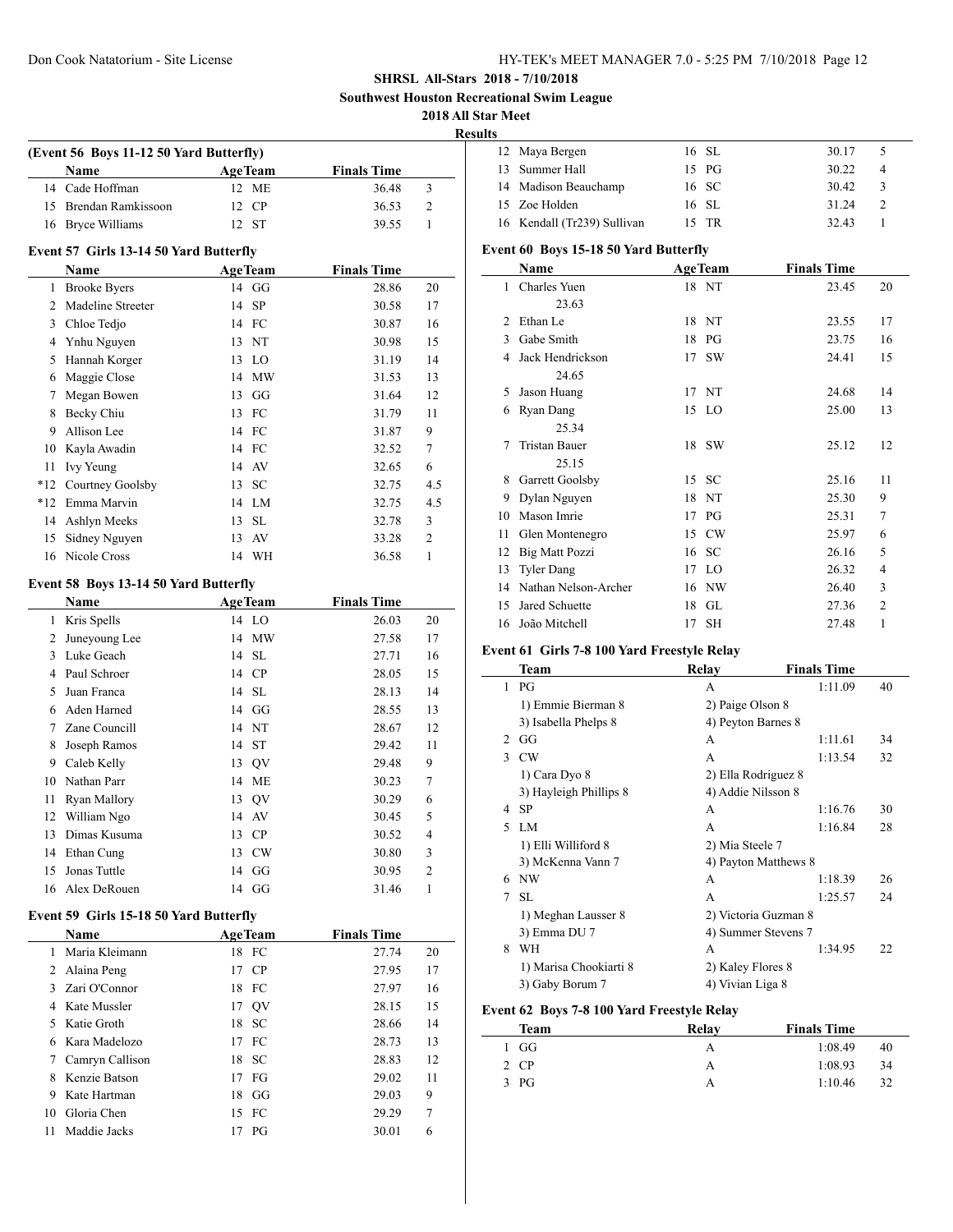**Southwest Houston Recreational Swim League**

## **2018 All Star Meet**

**Results**

 $\overline{\phantom{a}}$ 

|    | (Event 62 Boys 7-8 100 Yard Freestyle Relay) |                       |                    |    |  |  |
|----|----------------------------------------------|-----------------------|--------------------|----|--|--|
|    | Team                                         | Relay                 | <b>Finals Time</b> |    |  |  |
|    | 4 I.M                                        | A                     | 1:11.34            | 30 |  |  |
|    | 1) Will Gibson 8                             | 2) Joaquin Huerta 8   |                    |    |  |  |
|    | 3) Brylon Phillips 8                         | 4) Corbin Koudelka 8  |                    |    |  |  |
| 5. | <b>SW</b>                                    | A                     | 1:14.19            | 28 |  |  |
|    | 1) Logan Efird 8                             | 2) Finnegan Zafris 8  |                    |    |  |  |
|    | 3) Julian Rau 7                              | 4) Jackson Rutledge 8 |                    |    |  |  |
| 6  | <b>SH</b>                                    | A                     | 1:21.63            | 26 |  |  |
|    | 1) John Bednarski 8                          | 2) Maximilian Lyssy 8 |                    |    |  |  |
|    | 3) Alden Binnion 8                           | 4) Brandon York 7     |                    |    |  |  |
|    | <b>ME</b>                                    | A                     | 1:26.41            | 24 |  |  |
| 8  | SK.                                          | A                     | 1:50.71            | 22 |  |  |
|    | 1) Austin Osina 8                            | 2) Talan Bui 8        |                    |    |  |  |
|    | 3) Dazhi Lu 8                                | 4) Ethan Dang 8       |                    |    |  |  |
|    |                                              |                       |                    |    |  |  |

## **Event 63 Girls 9-10 100 Yard Freestyle Relay**

|                | Team                  | Relav                 | <b>Finals Time</b> |    |
|----------------|-----------------------|-----------------------|--------------------|----|
| 1              | SL.                   | A                     | 58.74              | 40 |
|                | 1) Reign Traylor 10   | 2) Nisha Kalpathi 10  |                    |    |
|                | 3) Ally Ortiz 10      | 4) Holly Finley 10    |                    |    |
| $\mathfrak{D}$ | PG                    | A                     | 1:00.46            | 34 |
| 3              | LM                    | A                     | 1:01.26            | 32 |
|                | 1) Sophie Sullivan 10 | 2) Ava Smith 10       |                    |    |
|                | 3) Addie Williford 10 | 4) Taylor Matthews 10 |                    |    |
| 4              | NW                    | A                     | 1:01.55            | 30 |
| 5              | NT                    | A                     | 1:02.53            | 28 |
|                | 1) Vallerie Ta 9      | 2) Elena Longoria 10  |                    |    |
|                | 3) Kim Kulow 9        | 4) Anika Rahurkar 10  |                    |    |
| 6              | <b>SH</b>             | A                     | 1:04.07            | 26 |
|                | 1) Eliska Pina 10     | 2) Alicia Teague 9    |                    |    |
|                | 3) Addison Le 10      | 4) Emily York 10      |                    |    |
| 7              | CP                    | A                     | 1:07.72            | 24 |
| 8              | <b>SK</b>             | A                     | 1:11.43            | 22 |
|                | 1) Emma Luong 10      | 2) Chloe Cao 10       |                    |    |
|                | 3) Emma Nguyen 9      | 4) Angelina Pham 10   |                    |    |
|                |                       |                       |                    |    |

#### **Event 64 Boys 9-10 100 Yard Freestyle Relay**

|                | Team                | Relay                 | <b>Finals Time</b>     |    |
|----------------|---------------------|-----------------------|------------------------|----|
| $\mathbf{1}$   | NT                  | A                     | 59.25                  | 40 |
|                | 1) Kyle Chapman 10  |                       | 2) Zachariah Ashour 10 |    |
|                | 3) James Fan 10     | 4) Victor Bao 10      |                        |    |
| $\mathfrak{D}$ | GG                  | A                     | 1:00.05                | 34 |
| 3              | LM                  | A                     | 1:00.47                | 32 |
|                | 1) Reece Yarrish 10 |                       | 2) Evan Keshavarzi 10  |    |
|                | 3) Trace Holster 10 | 4) Rhett Koudelka 10  |                        |    |
| 4              | CW                  | A                     | 1:02.59                | 30 |
|                | 1) Cade Nilsson 10  | 2) Tyler Thurman 9    |                        |    |
|                | 3) Jackson Vogel 10 | 4) Tanner Maxson 9    |                        |    |
|                | 5 SK                | A                     | 1:03.87                | 28 |
|                | 1) DC Channell 9    | 2) William Ngo 10     |                        |    |
|                | 3) Liam Tamang 10   | 4) Vincent Pham 10    |                        |    |
| 6              | <b>ME</b>           | A                     | 1:05.42                | 26 |
| 7              | <b>SC</b>           | A                     | 1:06.06                | 24 |
|                | 1) Kyle Chambers 9  | 2) Noah Herring 10    |                        |    |
|                | 3) Troy Pipes 9     | 4) Jake Pellegrino 10 |                        |    |
|                |                     |                       |                        |    |

| lts          |                                               |       |                     |                              |    |  |
|--------------|-----------------------------------------------|-------|---------------------|------------------------------|----|--|
|              | $- - 10$                                      |       | A                   | DQ                           |    |  |
|              | 1) Cole Constantino 9                         |       | 2) Traeh Grassi 9   |                              |    |  |
|              | 3) Niguel Bartholomew 10                      |       | 4) Brody Bartee 9   |                              |    |  |
|              | Event 65 Girls 11-12 100 Yard Freestyle Relay |       |                     |                              |    |  |
|              | <b>Team</b>                                   |       | <b>Relay</b>        | <b>Finals Time</b>           |    |  |
| $\mathbf{1}$ | <b>NT</b>                                     |       | А                   | 53.53                        | 40 |  |
|              | 1) Chloe Le 12                                |       | 2) Janae Hawkins 11 |                              |    |  |
|              | 3) Hayley Moffett 12                          |       |                     | 4) Addie Blackburn 11        |    |  |
|              | 27.44                                         | 26.09 |                     |                              |    |  |
|              | $2$ SL                                        |       | А                   | 54.10                        | 34 |  |
|              | 1) Laura Lopez 12                             |       |                     | 2) Rayann Wagner-Morovitz 12 |    |  |
|              | 3) Katia Hernandez 11                         |       | 4) Haley Finley 11  |                              |    |  |
|              | 28.64                                         | 25.46 |                     |                              |    |  |
| 3            | GG                                            |       | А                   | 54.36                        | 32 |  |
|              | 26.99                                         | 27.37 |                     |                              |    |  |
| 4            | <b>SC</b>                                     |       | A                   | 57.36                        | 30 |  |
|              | 1) Sofey Morales 12                           |       | 2) Chloe Staub 12   |                              |    |  |
|              | 3) Vien Hoang 12                              |       |                     | 4) Caitlin Herring 12        |    |  |
|              | 30.44                                         | 26.92 |                     |                              |    |  |
| 5            | LM                                            |       | A                   | 57.71                        | 28 |  |
|              | 1) Olivia Yorkey 12                           |       |                     | 2) Kylie Delira 12           |    |  |
|              | 3) Clara McKee 12                             |       | 4) Niya Holster 12  |                              |    |  |
|              | 30.51                                         | 27.20 |                     |                              |    |  |
|              | 6 FC                                          |       | A                   | 57.97                        | 26 |  |
|              | 34.33                                         | 23.64 |                     |                              |    |  |
| 7            | <b>SP</b>                                     |       | A                   | 59.28                        | 24 |  |
|              | 30.15                                         | 29.13 |                     |                              |    |  |
| 8            | <b>SK</b>                                     |       | А                   | 1:00.08                      | 22 |  |
|              | 1) Kaitlin Quada 11                           |       |                     | 2) Meggie Ngo 12             |    |  |
|              | 3) Isabelle Lavoie 12                         |       | 4) mai Nguyen 12    |                              |    |  |
|              | 30.22                                         | 29.86 |                     |                              |    |  |

## **Event 66 Boys 11-12 100 Yard Freestyle Relay**

|               | <b>Team</b>          |       | Relay               | <b>Finals Time</b> |       |    |
|---------------|----------------------|-------|---------------------|--------------------|-------|----|
|               | 1 N T                |       | A                   |                    | 51.70 | 40 |
|               | 1) Andrew Ta 11      |       | 2) Alex Tran 12     |                    |       |    |
|               | 3) Vincent Ta 12     |       | 4) George Fan 12    |                    |       |    |
|               | 26.17                | 25.53 |                     |                    |       |    |
|               | 2 LO                 |       | A                   |                    | 54.18 | 34 |
|               | 1) Luke Stratton 12  |       | 2) Kelvin Nguyen 12 |                    |       |    |
|               | 3) Logan Bartee 11   |       | 4) Jake Stratton 12 |                    |       |    |
|               | 27.40                | 26.78 |                     |                    |       |    |
| $\mathcal{F}$ | -SL                  |       | A                   |                    | 54.64 | 32 |
|               | 1) Tivon Chen 11     |       | 2) Ethan Dang 11    |                    |       |    |
|               | 3) Coby Kuruvilla 12 |       | 4) Sam Ang 12       |                    |       |    |
|               | 32.50                | 22.14 |                     |                    |       |    |
| 4             | GG                   |       | A                   |                    | 56.76 | 30 |
|               | 28.21                | 28.55 |                     |                    |       |    |
|               | 5 CW                 |       | A                   |                    | 57.25 | 28 |
|               | 1) Arthur Newton 11  |       | 2) Luke Maxson 11   |                    |       |    |
|               | 3) Elliott Garcia 11 |       | 4) Jack Boysen 11   |                    |       |    |
|               | 29.23                | 28.02 |                     |                    |       |    |
| 6             | FG                   |       | A                   |                    | 57.39 | 26 |
|               | 30.28                | 27.11 |                     |                    |       |    |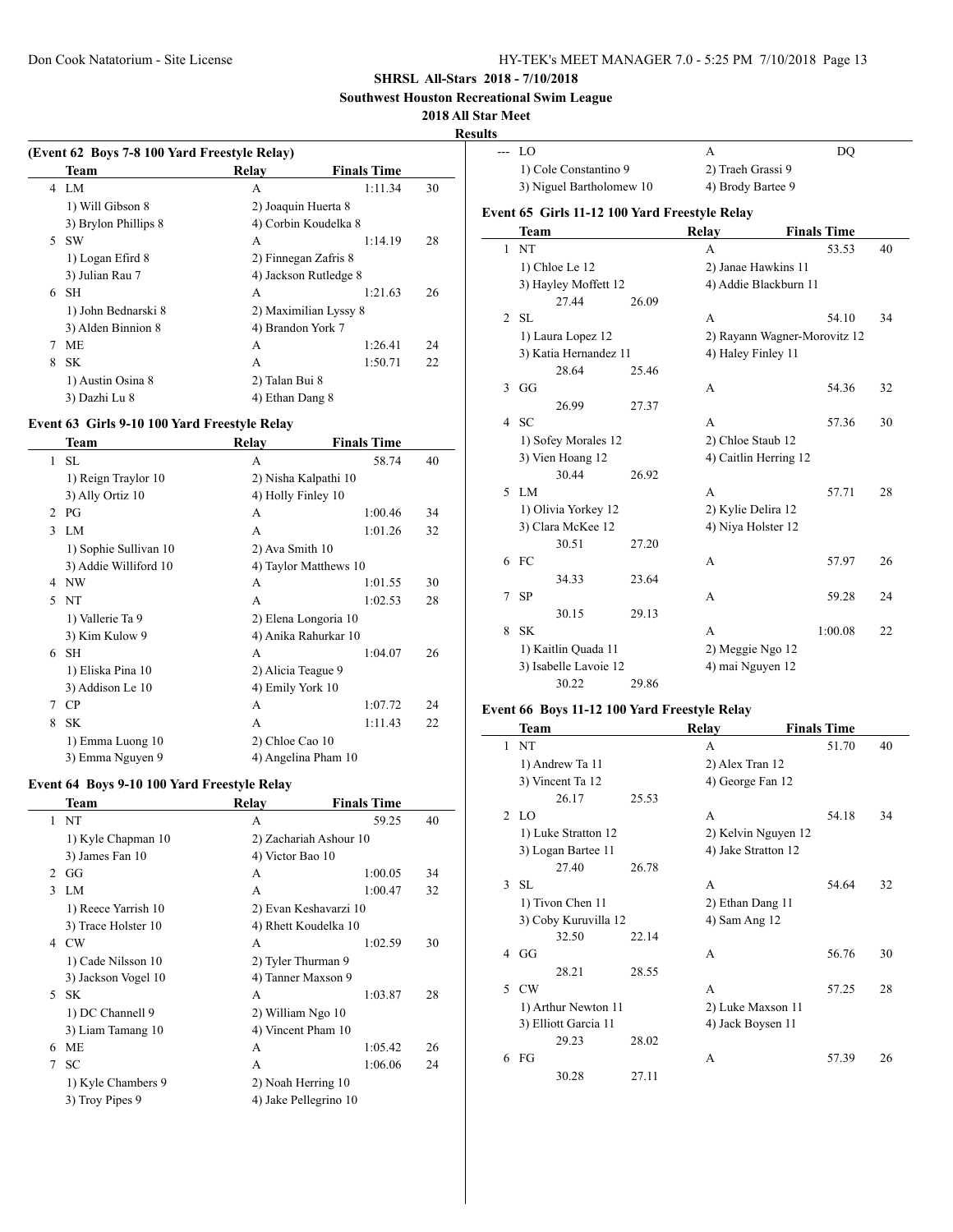**Southwest Houston Recreational Swim League**

#### **2018 All Star Meet**

**Result** 

|   | (Event 66 Boys 11-12 100 Yard Freestyle Relay)<br>Team | Relav            | <b>Finals Time</b>          |    |
|---|--------------------------------------------------------|------------------|-----------------------------|----|
|   | - AV                                                   | А                | 57.80                       | 24 |
|   | 1) Justin Chacon 11                                    |                  | 2) Marcos Arzate 12         |    |
|   | 3) Victor Maldonado 12                                 |                  | 4) Jason Chacon 12          |    |
|   | 29.01<br>28.79                                         |                  |                             |    |
| 8 | TR                                                     | A                | 1:03.64                     | 22 |
|   | 1) Trelyn (Tr146) Haynes 12                            |                  | 2) Bryan (Tr260) Mejia $12$ |    |
|   | 3) Mason Williams 12                                   | 4) Jalen Byrd 11 |                             |    |
|   | 33.99<br>29.65                                         |                  |                             |    |

## **Event 67 Girls 13-14 100 Yard Freestyle Relay**

 $\overline{a}$ 

 $\overline{a}$ 

|               | Team                      |       | Relay                  | <b>Finals Time</b> |    |
|---------------|---------------------------|-------|------------------------|--------------------|----|
| $\mathbf{1}$  | GG                        |       | A                      | 50.54              | 40 |
|               | 25.69                     | 24.85 |                        |                    |    |
|               | $2$ FC                    |       | A                      | 52.35              | 34 |
|               | 26.50                     | 25.85 |                        |                    |    |
| 3             | SL                        |       | A                      | 52.62              | 32 |
|               | 1) Ashlyn Meeks 13        |       | 2) Delaney Armiger 14  |                    |    |
|               | 3) Katie Chau 14          |       | 4) Skylar Bergen 14    |                    |    |
|               | 26.68                     | 25.94 |                        |                    |    |
| 4             | <b>SC</b>                 |       | A                      | 54.65              | 30 |
|               | 1) Gaby Smith 13          |       | 2) Super Mad Pozzi 14  |                    |    |
|               | 3) Pressly Witham 14      |       | 4) Courtney Goolsby 13 |                    |    |
|               | 28.32                     | 26.33 |                        |                    |    |
| $\mathcal{F}$ | AV                        |       | A                      | 55.06              | 28 |
|               | 1) Sidney Nguyen 13       |       | 2) Ivy Yeung 14        |                    |    |
|               | 3) Maddie Sloan Kinane 13 |       | 4) Alee Blatner 13     |                    |    |
|               | 28.84                     | 26.22 |                        |                    |    |
| 6             | <b>SH</b>                 |       | A                      | 55.38              | 26 |
|               | 1) Hannah Moore 14        |       | 2) Emily Clark 14      |                    |    |
|               | 3) Rebecca Rock 14        |       | 4) Taylor Todd 13      |                    |    |
|               | 27.49                     | 27.89 |                        |                    |    |
|               | 7 WH                      |       | A                      | 56.73              | 24 |
|               | 1) Nicole Cross 14        |       | 2) Madi Harper 13      |                    |    |
|               | 3) Reagan Wise 13         |       | 4) Ellie Arrazolo 13   |                    |    |
|               | 28.85                     | 27.88 |                        |                    |    |
| $---$         | LO                        |       | A                      | DO                 |    |
|               | 1) Grace Janik 13         |       | 2) Marisa Cooper 13    |                    |    |
|               | 3) Sophia Leal 13         |       | 4) Hannah Korger 13    |                    |    |

# **Event 68 Boys 13-14 100 Yard Freestyle Relay**

|             | Team                |       | Relay                 | <b>Finals Time</b> |    |
|-------------|---------------------|-------|-----------------------|--------------------|----|
|             | <b>NT</b>           |       | A                     | 46.52              | 40 |
|             | 1) Alex Wang 14     |       | 2) Caleb Koscinski 13 |                    |    |
|             | 3) Eric Chen 13     |       | 4) Zane Councill 14   |                    |    |
|             | 23.51               | 23.01 |                       |                    |    |
| $2^{\circ}$ | GG                  |       | A                     | 46.62              | 34 |
|             | 23.91               | 22.71 |                       |                    |    |
| 3           | -SL                 |       | A                     | 46.74              | 32 |
|             | 1) Diego Lopez 13   |       | 2) Juan Franca 14     |                    |    |
|             | 3) Conner Setera 14 |       | 4) Luke Geach 14      |                    |    |
|             | 23.56               | 23.18 |                       |                    |    |
| 4           | CP                  |       | A                     | 47.99              | 30 |
|             | 25.13               | 22.86 |                       |                    |    |

| lts |                    |                    |       |                       |       |    |
|-----|--------------------|--------------------|-------|-----------------------|-------|----|
| 5   | QV                 |                    |       | А                     | 48.37 | 28 |
|     |                    | 1) Ryan Mallory 13 |       | 2) William Mallory 13 |       |    |
|     | 3) Dylan Melvin 13 |                    |       | 4) Caleb Kelly 13     |       |    |
|     |                    | 24.51              | 23.86 |                       |       |    |
| 6   | GG                 |                    |       | B                     | 49.19 | 26 |
|     |                    | 24.44              | 24.75 |                       |       |    |
|     | 7 ST               |                    |       | A                     | 55.34 | 24 |
|     |                    | 28.71              | 26.63 |                       |       |    |
|     | - FG               |                    |       | А                     | DO    |    |

# **Event 69 Girls 15-18 100 Yard Freestyle Relay**

|                      | Team                    |       | Relay                    | <b>Finals Time</b> |    |  |  |
|----------------------|-------------------------|-------|--------------------------|--------------------|----|--|--|
|                      | $1$ FC                  |       | A                        | 47.91              | 40 |  |  |
|                      | 24.26                   | 23.65 |                          |                    |    |  |  |
| 2                    | PG                      |       | A                        | 48.07              | 34 |  |  |
|                      | 24.37                   | 23.70 |                          |                    |    |  |  |
| 3                    | <b>SL</b>               |       | A                        | 49.80              | 32 |  |  |
|                      | 1) Madi Ang 16          |       | 2) Zoe Holden 16         |                    |    |  |  |
|                      | 3) Linnell Gomez 18     |       | 4) Maya Bergen 16        |                    |    |  |  |
|                      | 25.06                   | 24.74 |                          |                    |    |  |  |
| $\overline{4}$       | <b>SC</b>               |       | A                        | 50.27              | 30 |  |  |
|                      | 1) Madison Beauchamp 16 |       | 2) Victoria Bovermann 16 |                    |    |  |  |
|                      | 3) Camryn Callison 18   |       | 4) Katie Groth 18        |                    |    |  |  |
|                      | 26.49                   | 23.78 |                          |                    |    |  |  |
| 5                    | <b>NT</b>               |       | A                        | 50.38              | 28 |  |  |
|                      | 1) Taylor Linhart 16    |       | 2) Maddie Lu 17          |                    |    |  |  |
| 3) Ashley Linhart 16 |                         |       | 4) Lia Rebollido 16      |                    |    |  |  |
|                      | 25.44                   | 24.94 |                          |                    |    |  |  |
| 6                    | LO                      |       | A                        | 50.45              | 26 |  |  |
|                      | 1) Emily Awadin 17      |       | 2) Madalina Cooper 15    |                    |    |  |  |
| 3) Sydney Janik 15   |                         |       | 4) Claire Donovan 18     |                    |    |  |  |
|                      | 25.36                   | 25.09 |                          |                    |    |  |  |
| 7                    | <b>ST</b>               |       | A                        | 54.04              | 24 |  |  |
|                      | 29.51                   | 24.53 |                          |                    |    |  |  |
| 8                    | <b>SP</b>               |       | A                        | 55.86              | 22 |  |  |
|                      | 28.41                   | 27.45 |                          |                    |    |  |  |

## **Event 70 Boys 15-18 100 Yard Freestyle Relay**

|   | <b>Team</b>          |       | Relay                  | <b>Finals Time</b> |    |
|---|----------------------|-------|------------------------|--------------------|----|
| 1 | NT                   |       | A                      | 38.90              | 40 |
|   | 1) Charles Yuen 18   |       | 2) Dylan Nguyen 18     |                    |    |
|   | 3) Ethan Le 18       |       | 4) Justin Chang 17     |                    |    |
|   | 19.88                | 19.02 |                        |                    |    |
|   | 2 SW                 |       | A                      | 41.20              | 34 |
|   | 1) Tristan Bauer 18  |       | 2) Ryan Harris 17      |                    |    |
|   | 3) Marcus Gaffney 17 |       | 4) Jack Hendrickson 17 |                    |    |
|   | 20.23                | 20.97 |                        |                    |    |
| 3 | LO                   |       | A                      | 41.58              | 32 |
|   | 21 22                | 20.36 |                        |                    |    |
| 4 | <b>MW</b>            |       | A                      | 42.79              | 30 |
|   | 1) Nico Kopinsky 17  |       | 2) Carl Belton 16      |                    |    |
|   | 3) Alex Alvarez 16   |       | 4) Patrick Close 16    |                    |    |
|   | 24.70                | 18.09 |                        |                    |    |